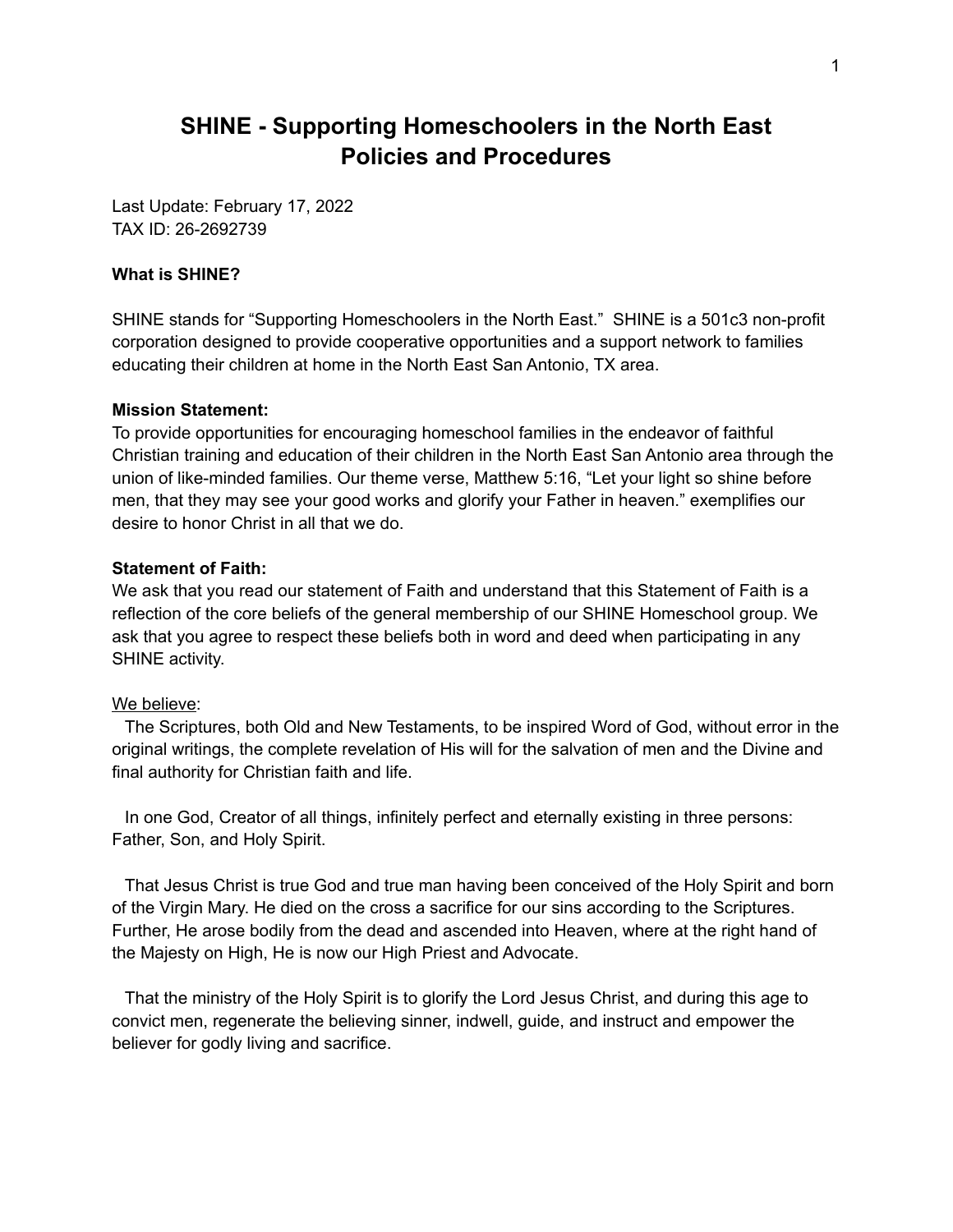That man was created in the image of God but fell into sin and is, therefore, lost and only through regeneration by the Holy Spirit can salvation and spiritual life be obtained.

That the shed blood of Jesus Christ and His resurrection provide the only ground for justification and salvation for all who believe, and only such as receive Jesus Christ are born of the Holy Spirit, and thus, become children of God.

That water baptism and the Lord's Supper are ordinances to be observed by the Church during the present age. They are, however, not to be regarded as a means of salvation.

That the true Church is composed of all such persons who through the saving faith in Jesus Christ, have been regenerated by the Holy Spirit and are united together in the Body of Christ of which He is the Head.

In the personal pre-millennial and imminent coming of our Lord Jesus Christ and that this -Blessed Hope has a vital bearing on the personal life and service of the believer.

In the bodily resurrection of the dead; of the believer to everlasting blessedness and joy with the Lord; of the unbeliever to judgment and everlasting conscious punishment.

#### **Membership Diversity:**

Although we are a Christian homeschool group and most of our members are Christians, we are open to families of various beliefs joining our group if they can meet our membership process requirements. Approval of all SHINE families is contingent on a family meeting all membership requirements which includes the agreement to respect our Statement of Faith and abide by all SHINE policies. We expect that all our members will be encouraging and accepting of one another.

#### **Membership**

- A. Requirement
- B. Open to families who are actively engaged in home education with at least one child in K-12th grade (Kinder is at least 5 years old by September 30th and doing Kinder curriculum).
- C. Complete the registration process by:

I. Complete online forms; Screening, liability, medical form, student code of conduct. II. After approval of application; complete a membership meeting.

III. Complete the background check for both parents in the home.

IV. Membership information then submit completed and signed membership forms including liability form, medical form, student code of conduct, screening form,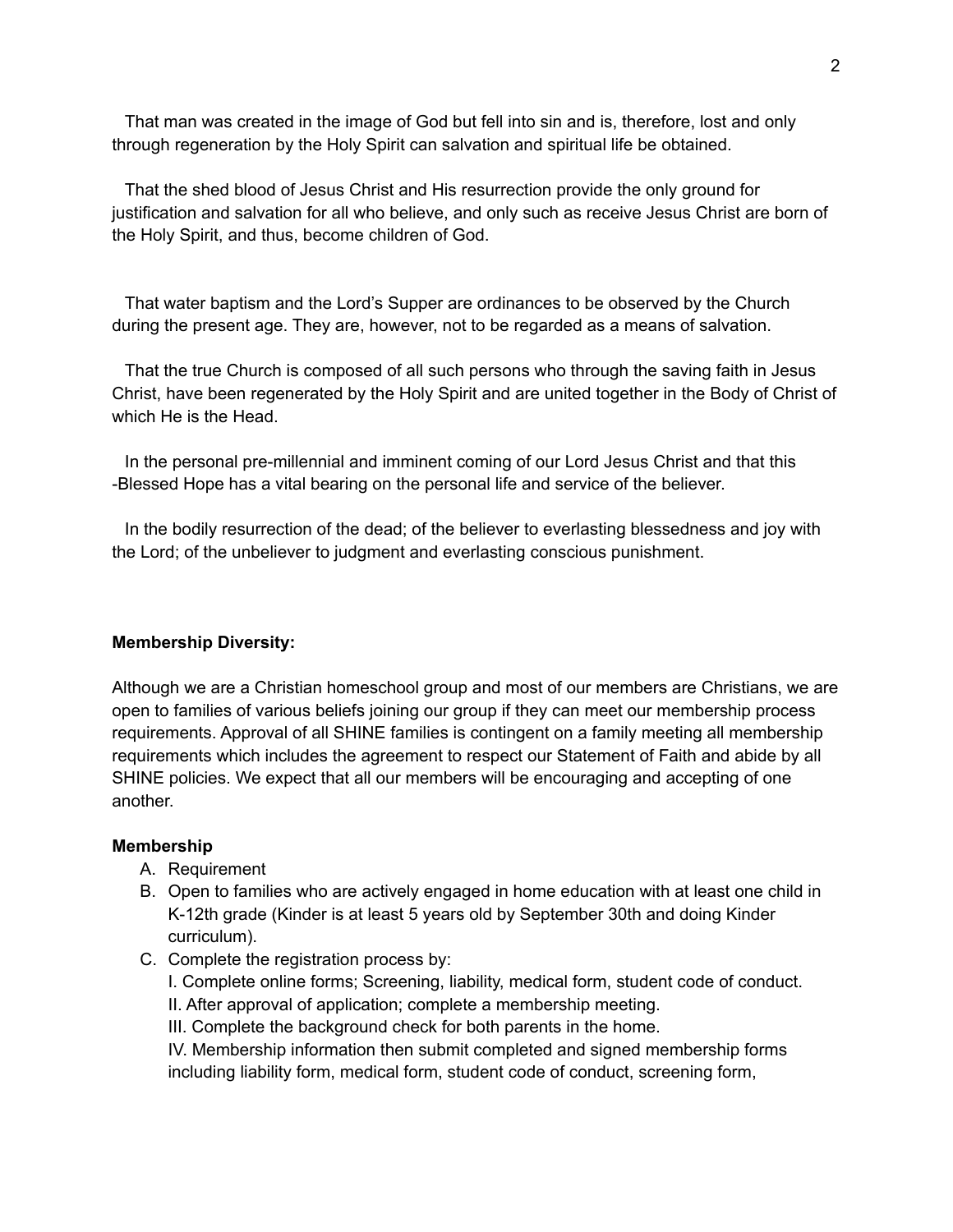background checks for both parents in the home and annual membership dues by the given deadlines.

V. We ask that you please be honest in answering all questions on the membership forms.

1. Lack of disclosure will result in immediate termination of membership without refund of membership fees.

D. Attend orientation meeting for all members to review policies and procedures each year. E. Attend a minimum of one SHINE event or activity for at least 7 out of 12 months of the fiscal year, June through May, and respond to attendance polls. Membership will be terminated upon missing a total of 6 months of activities in one year, with no refund of membership dues.

F. Provide at least one service to SHINE (STS) in addition to any co-op or club (Exceptions are: Directors/Coordinators)

- For specific STS information see section C4.
- If your service is not proved by May 31st;
	- 1. A \$100 service fee will be added to your membership renewal.
	- 2. You will be placed at the end of the waiting list for membership renewal. (See Section III D for details)
- For families whose only student at home is a senior, STS must be performed by January 1st of the fee of \$100 will be due at that time, and further membership with SHINE will be suspended until the fee is paid. No fees currently paid to SHINE will be refunded.
- G. Agree to respect SHINE's statement of faith and rules of conduct.

H. Must monitor SHINE's forum/calendar from the SHINE website @

[www.shinehomeschool.com.](http://www.shinehomeschool.com) Additionally, we do encourage participation in the FaceBook group but that is not required. All members' website and communication boards/emails and FaceBook page are for adults only.

I.Special Circumstances-any additional adults may participate in SHINE activities with approval by the Steering Committee and completion of the background check.

II. Rights and Privileges of Members in Good Standing:

- A. Members shall be entitled to involvement and participation in all of SHINE's events and activities throughout the SHINE fiscal year (June-May). All SHINE events are for SHINE members only unless prior consent has been made by the Steering committee for extenuating circumstances.
- B. Members will be able to print a Teacher Card from the SHINE website and will then be eligible for a discount when joining THSC, as well as teacher discounts at many retail stores.
- C. Members will be given priority for membership renewal the next year.
- D. Members are entitled to SHINE's members' only website and membership directory.
- E. Members shall have no voting rights but are encouraged to give feedback to the Steering Committee.
- III. Duties and Responsibilities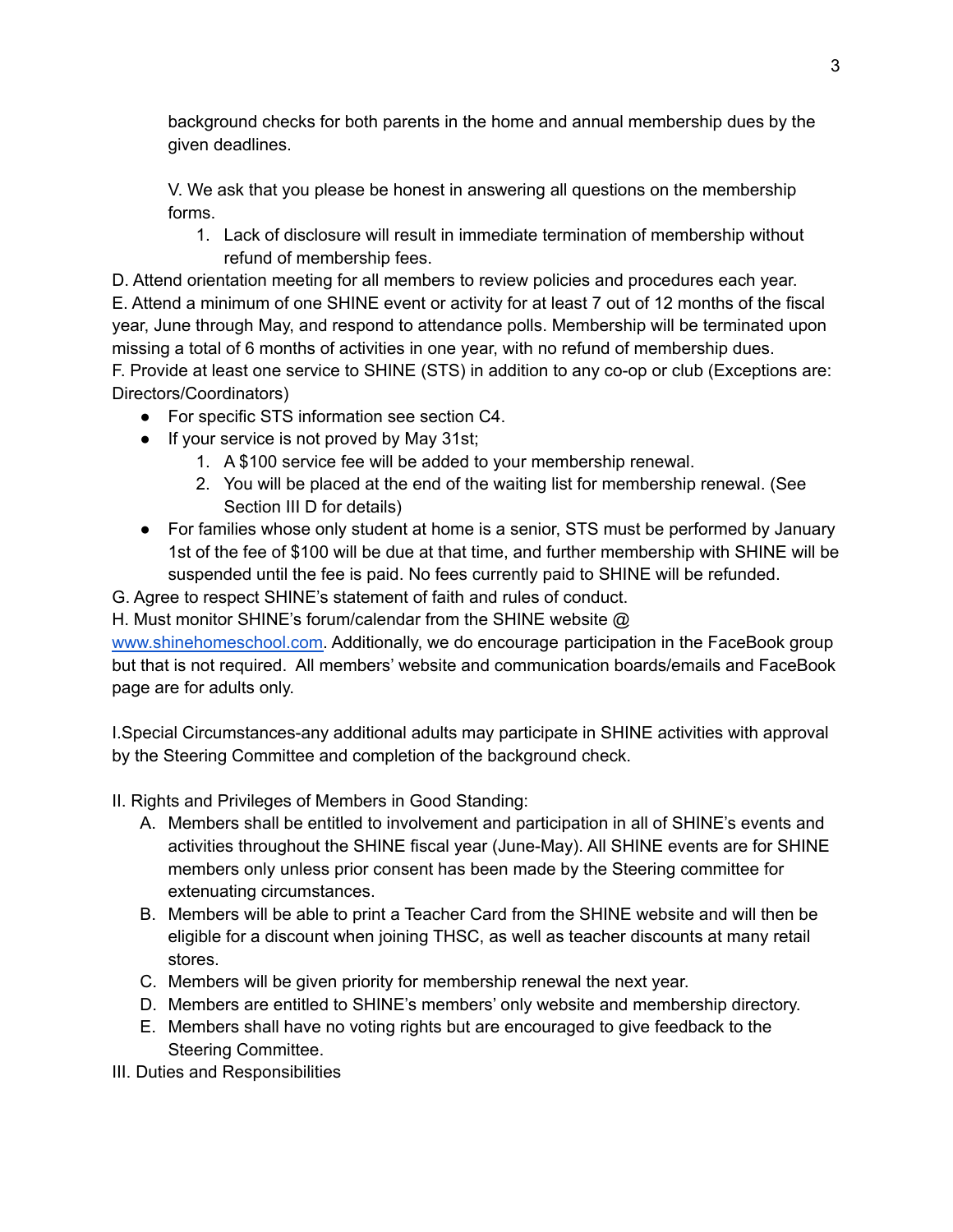- A. Must respect SHINE policies and procedures, rules of conduct, and the authority of the Steering Committee.
- B. Must communicate openly with SHINE Leadership and other members regarding questions, concerns, ideas, etc. Effective and edifying communication is necessary to protect unity within our group, encourage relationships and share resources.
- C. Parents will be responsible for the supervision of their children, unless prior arrangements have been made. If damages occur, the parents will bear the financial responsibility.
- D. To fulfill the service to SHINE (STS) volunteer requirement, parents must seek active participation in planning student, parent, or family events.

I. Each event planned must be exclusive to the SHINE group.

II. Volunteer survive needs to be scheduled in advance and approved by the coordinator of the event taking place or the Director of the ministry.

IV. All volunteers will be responsible for responding to the Membership Director via email when polls regarding service requirements are sent out.

V. Volunteer service will be tracked throughout the year and reminders will be sent as appropriate.

- E. Must pay for all events, clubs, co-op, field trips, etc. by the given deadlines. Failure to pay by the given deadlines will disrupt involvement in activities, cause late fees to be charged and repeated occurrences could mean possible termination of membership.
- F. With respect to the home school laws of Texas, individual home-schooling families will govern themselves with respect to curriculum, record keeping, school calendar, and education method. We believe parents (under God) to be the best judges when raising and education their own children, and while SHINE will offer support, encouragement, and home school training, it is up to individual families to decide what is best for their children. **SHINE DOES NOT AWARD ACADEMIC CREDIT, KEEP ACADEMIC RECORDS, NOR IS RESPONSIBLE FOR FULFILLING ACADEMIC REQUIREMENTS TO MEET TEXAS HOMESCHOOL LAW.**

### IV. Loss of Membership:

A. SHINE Steering Committee, reserves the right to terminate (for cause) any membership.

### V. Rules of Conduct:

Ephesians 4:1-3-"I, therefore, the prisoner of the Lord, beseech you to walk worthy of the calling with which you were called, with all lowliness and gentleness, with longsuffering, bearing with one another in love, endeavoring to keep the unity of the Spirit in the bond of peace."

- A. During all SHINE sponsored events, held at any venue, the following general rules of conduct will be followed. Some events may specify additional rules as required by facility of activity.
- B. Any instances of the rules of conduct not being followed or suspected issues affecting the children in the group should be reported to the SHINE Steering Committee immediately.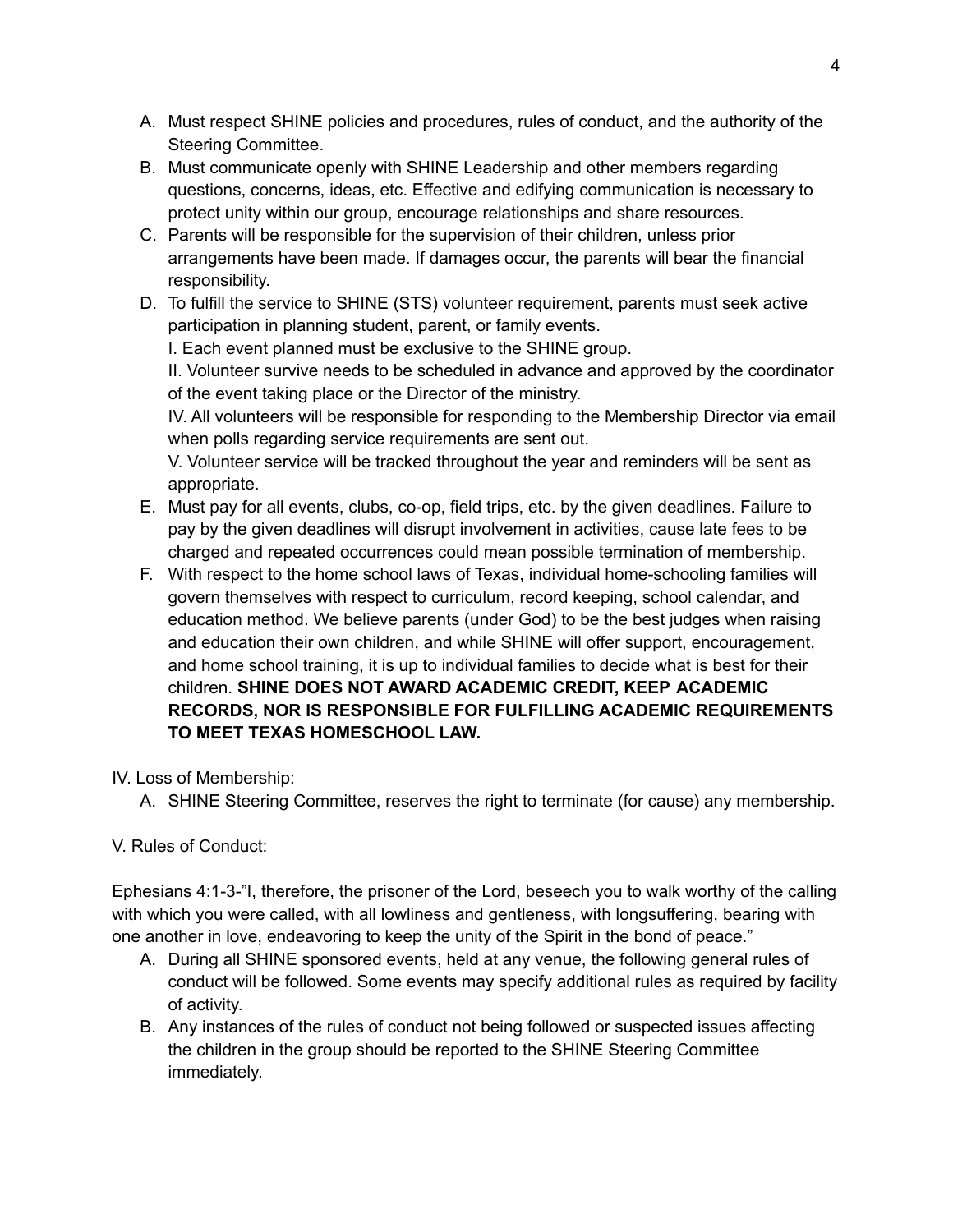- C. Students will be respectful to adults and peers and be willing to receive guidance from adults and teens in charge of activities.
- D. Romantic situations are not acceptable. For specifics see attachment C-Student code of conduct.
- E. Illegal activity is not acceptable from any SHINE member whether it occurs at a sanctioned SHINE event or not.

### *Ephesians 4:29 Do not let any unwholesome talk come out of your mouths, but only what is helpful for building others up according to their needs, that it may benefit those who listen.*

- F. Parents and students refrain from gossip and conversations that are not edifying to the group. Speaking ill of or putting down another member of SHINE will not be tolerated.
- G. No inappropriate jokes or language will be tolerated.
- H. No rough and tumble horseplay, including hitting, kicking, slapping, pushing (even in jest), will be allowed.

### *Do everything without grumbling or arguing Phil 2:14*

*Be devoted to one another in love. Honor one another above yourselves. Romans 12:10*

- I. Think of others and the impact your actions will have on others in the group. Always act in love toward one another.
- J. Participation is mandatory while attending planned activities, unless excused by the activity leader.
- K. Each person is responsible for helping to clean up after each activity.
- L. If at any time, while members, you find you can no longer peacefully abide by these guidelines, we ask that you discontinue your membership for the sake of unity in the group.
- M. During all SHINE sponsored events, held at any venue, parents and students must follow SHINE dress code.

### VI. CONSEQUENCES

Our prayer is that any situation that may arise may be worked out for the good of all and come to a positive resolution.

Depending on the severity of the infraction or infractions, the Steering Committee will determine the appropriate course of action. Consequences may include a warning, suspension from events for a given time period, or termination of membership. Offenses will be documented on the SHINE Incident and/or Injury form and kept on file with SHINE.

1 Corinthians 1:10 - I appeal to you, brothers and sisters, in the name of our Lord Jesus Christ, that all of you agree with one another in what you say and that there be no divisions among you, *but that you perfectly unite in mind and thought.*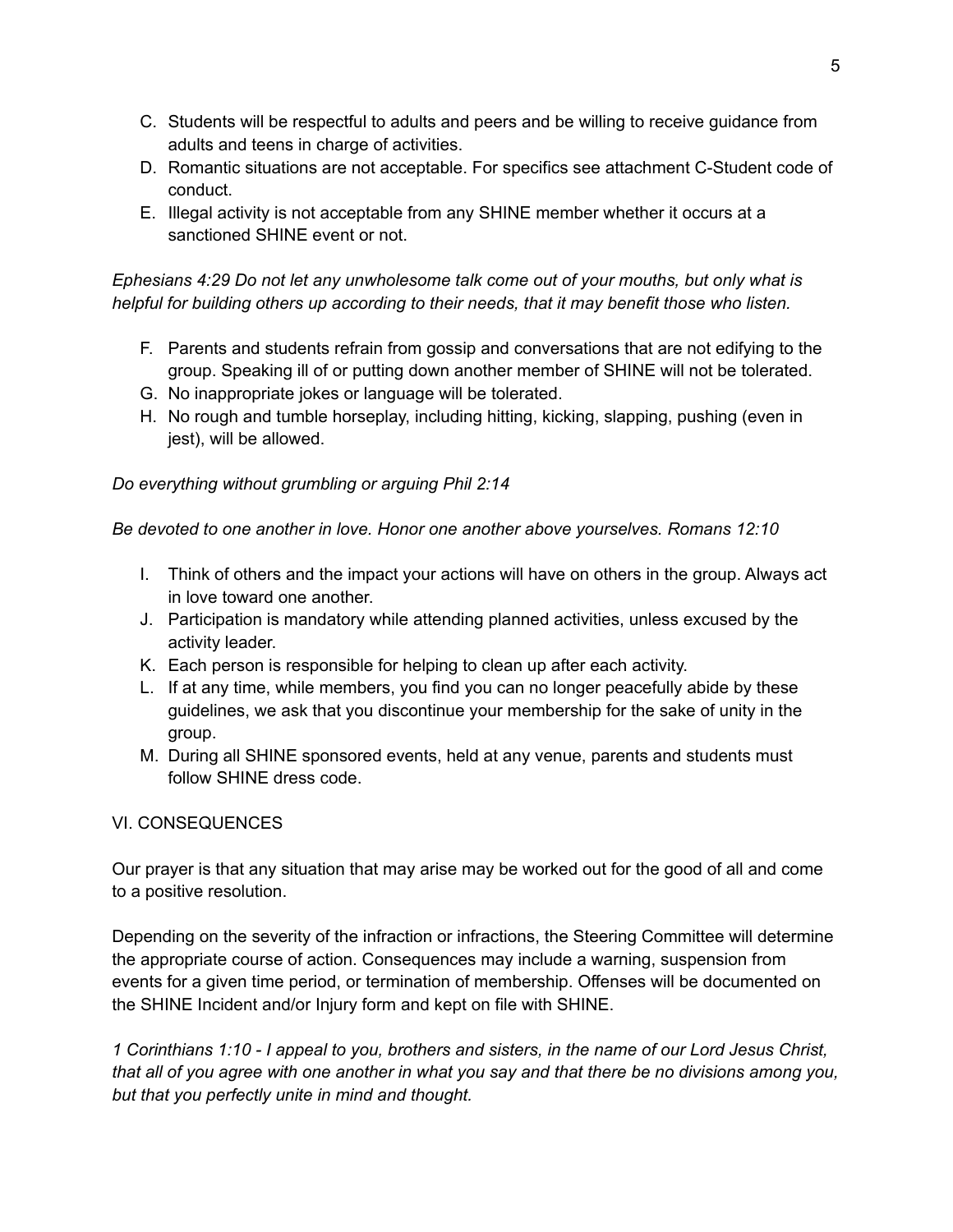VII. Wellness/Illness Policies

- A. This policy applies to adults and children who attend any SHINE events. These are for the protection of you, your child, and the other members of the group.
- B. Upon recommendation of the Center for Disease Control, a child/adult must be free of all symptoms listed below for at least a period of 24 hours before they can be admitted to class.
	- I. Any contagious illness that renders your child unable to participate comfortably in daily activities.
	- II. Fever-AND sore throat, rash, diarrhea, earache, irritability or confusion.
		- 1. Fever is defined as having a temperature over 100° F or higher taken under the arm, 101°F taken orally or 102° taken rectally. For children 4 months or younger, the lower rectal temperature of 101°F is considered a fever threshold.

III. Diarrhea-loose watery stools that require frequent change of diapers, or that a child not in diapers cannot control and necessitates increased care and/or change of clothes.

IV. Vomiting-2 or more times in the past 24 hours unless it is determined to be due to a non-communicable condition and there is no danger of dehydration.

V. Body rash with fever-unless it has been determined non-communicable.

VI. Severe Coughing-child gets red or blue in the face or makes a high-pitches or whooping sound after coughing.

VII. Eye discharge-thick mucus or pus draining from the eye, or pink eye with eyelid redness, pain and/or fever.

VIII. Yellowish skin or eyes.

IX. Any other communicable illness (skin infections, childhood diseases-chicken pox, measles, etc.). Child or adult must be on antibiotics for at least 48 hours and/or completed treatment per doctor's orders.

X. Child is irritable, continuously crying, or requires more attention than staff can provide without interfering with the health and safety of other children in our care.

XI. When in doubt please stay home.

C. If you or your children arrive with any of these symptoms, we will ask you to go home. If your child develops any of these symptoms while in class, the child will be isolated and the parent notified immediately.

### VII. **Leadership**

- A. SHINE is managed by a Steering Committee which is comprised of seven appointed, volunteer positions: Membership Director, Co-op Director, Administrative Director, Treasurer, Parents' Support Director, Family Director, and Teen Director. The Steering Committee may create additional positions as deemed necessary, and may operate with some positions unfilled if necessary.
- B. The SHINE Steering Committee uses an internal email to communicate between meetings and to decide minor issues that may arise. When a Steering Committee member steps down, they are removed from that email list by the moderator.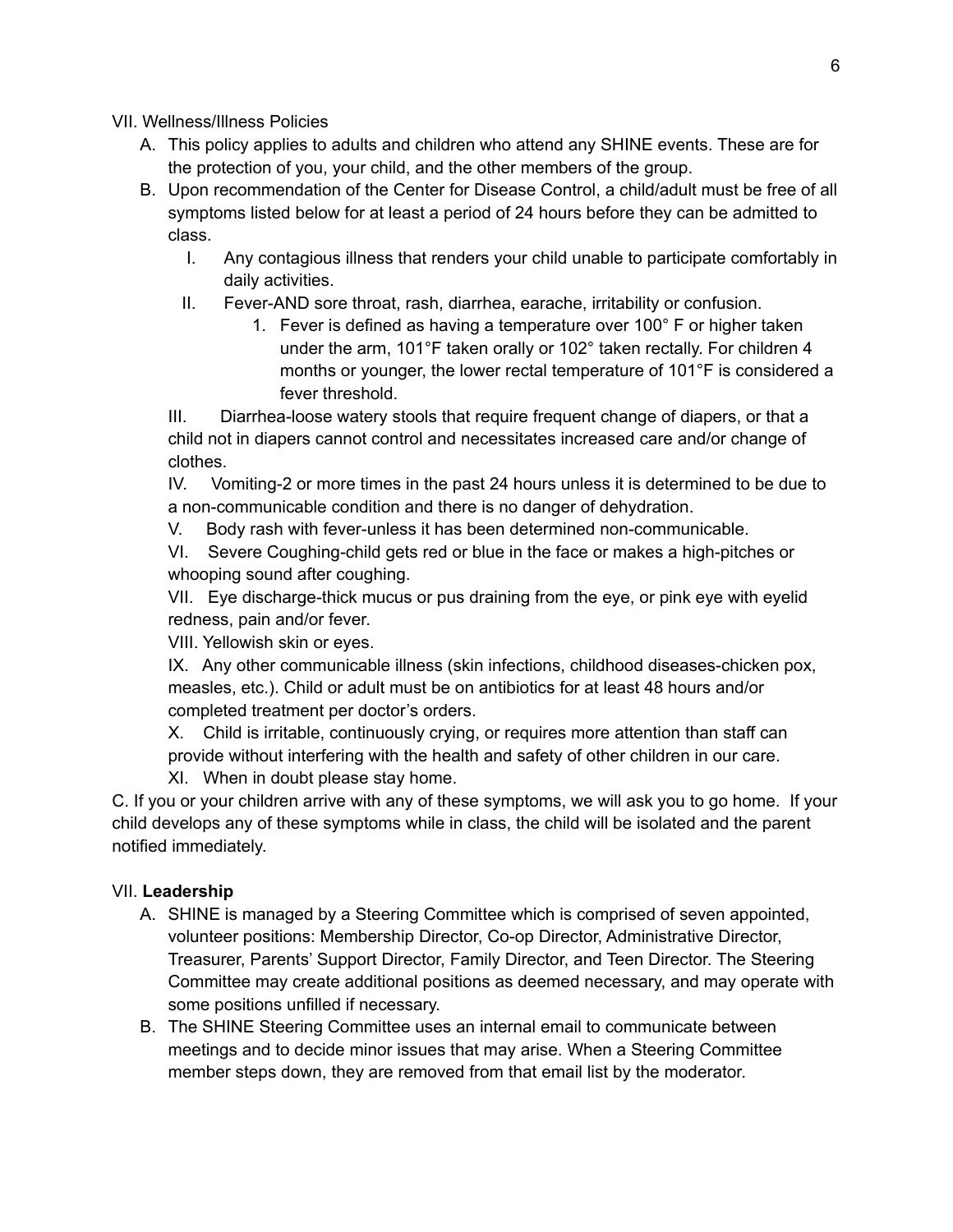- C. The Steering Committee conducts monthly meetings. Any SHINE member may submit a question, concern, or idea at any time to the Steering Committee for discussion at the monthly meeting. The Steering Committee will review the agenda item and follow up with the member.
- D. Vacant SHINE Steering Committee positions are posted on the SHINE forum. Volunteers are evaluated and appointed by the current Steering Committee. The newly chosen Steering Committee will officially begin their service on June 1st at the start of the fiscal year. The term of office for each position will be 1 year unless otherwise noted. Members may serve consecutive terms.
- E. The committee positions are as follows:
	- *I. Administrative Director:*
		- 1. Responsible for SHINE public relations, facilitating the SHINE website, (including calendar, directory, forum board, etc.), updating SHINE paperwork as needed, training members on the use of the website and the SHINE forum. The Administrative Director will oversee reserving facilities for SHINE functions, the insurance coverage and handles meeting agenda and meeting minutes. This position has a 2-year minimum commitment.
	- II. *Membership Director*
		- 1. Responsible for SHINE public relations, including handling all new membership inquiries and related duties, updating membership paperwork as needed, tracking attendance/service to SHINE, moderating the FaceBook page, and helping conduct Orientation Meetings.
	- III. *Treasurer*
		- 1. Keeps SHINE accounting records, reports, and budget information, processes receipt, assist in registration, and helps create the SHINE budget. The Treasurer position may include a financial advisor or assistant as deemed necessary by the Steering Committee. This position is a minimum 3-year commitment.
	- IV. *Co-op Director*
		- 1. Oversees planning and management of the SHINE Co-op semester by working with parents to submit class ideas, determining class location and schedules, coordinating with the Treasurer and others to register for co-op, and working with parents to play SHINE Showcase. This position is a minimum 2-year commitment.
	- V. *Parents Support Director*
		- 1. Plans, organizes, oversees, and executes various activities and events to support the parents of SHINE. This includes coordinating parents events, parent workshops, and Caring Moms ministry, teaching workshops.
	- VI. *Family Director*
		- 1. The Family Ministries Director shall plan, organize, oversee and execute various activities and events in which the whole family could be involved,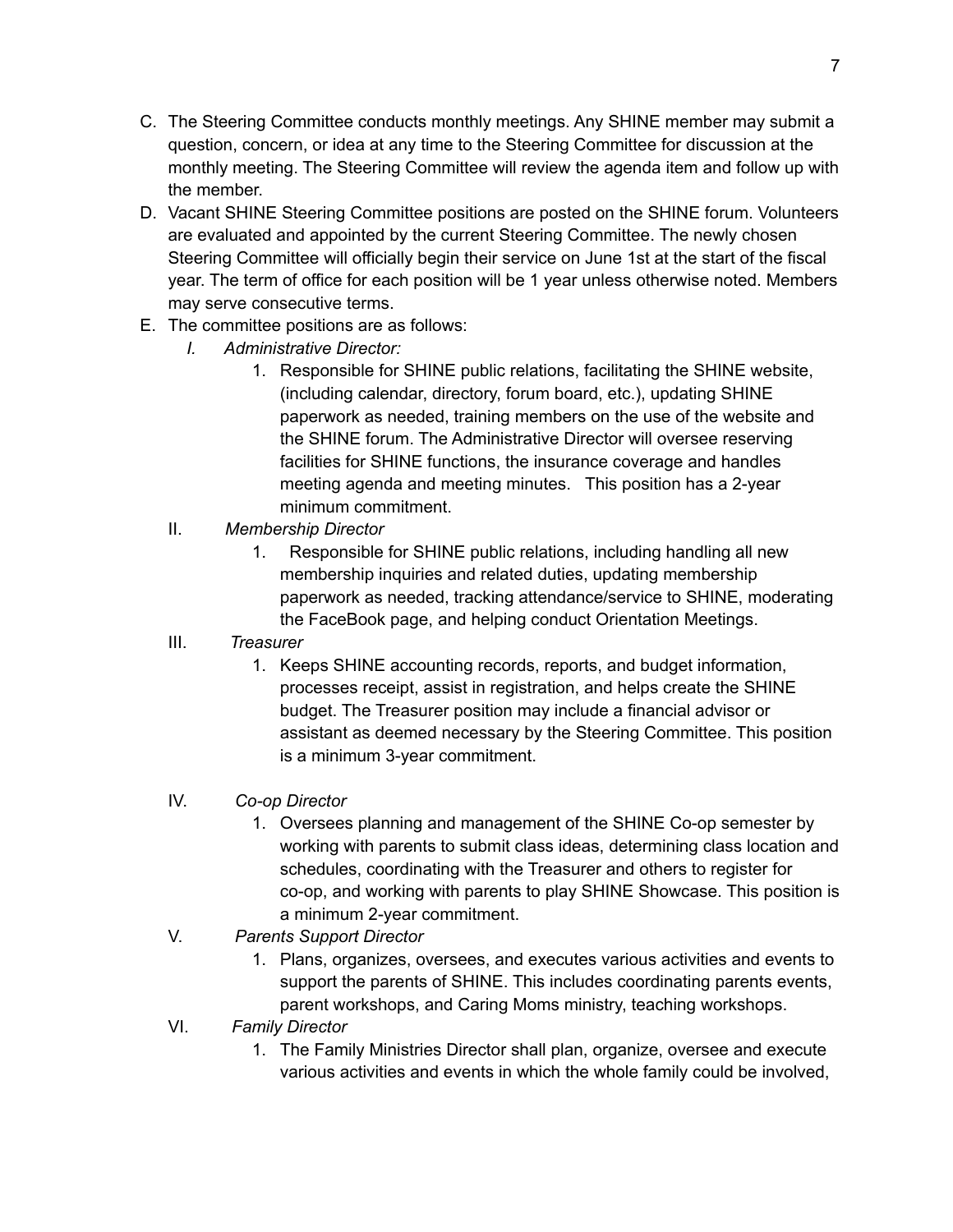Yearbook, Park Days, Science Fair, Field Trips, Kids Craft Fair, Etc. This position will also facilitate the Young Shiners monthly events.

- VII. *Teen Director*
	- 1. Plans, organizes, oversees and executes various events for Teens and other age specific activities as appropriate such as Teen Groups, Graduation, Spring Ball, HoeDown, Theme Dinner, College and Careers Exploration, and Community Service events.
- F. Requirements of leadership:
	- I. Has at least one child currently being homeschooled.
	- II. Has homeschooled for at least two years.
- III. Is currently and has been an active member of SHINE for at least one year.
- IV. Strives to maintain quality of leadership, the vision of the group, and harmony among the leaders.
- V. Must be a professed Christian and agree to the Statement of Faith.
- G. Duties of leadership
	- I. Oversee the carrying out of the mission statement.
	- II. Oversee the functioning of the group.
- III. Set up an annual calendar.
- IV. Attend Steering Committee meetings.
- V. Follow through with duties as described for position.

#### IX. **Other Governing Guidelines:**

- A. Supervision
- I. All activities must be supervised by a minimum of two unrelated adults.
- II. Some activities may require additional supervision based on age and group size.
- III. For the safety of our students, activity coordinators must be informed if someone besides a family member will be picking up a child or teen of any age from an event.
- B. Young SHINEr's Guidelines
	- I. Parent participation is required for Young SHINEr's (YS) events. This means that a parent is required to attend the event with their participating child. If circumstances prevent a parent from attending with their child, the parent must make arrangements with another parent to be responsible for their child at the event. The event coordinator must be informed of who is responsible for a child if they come with someone other than their parent/guardian.
	- II. Young SHINEr's events are for children ages 5ys 8yrs old. All activities, food, etc. will be for the YS children participating in the event. If a parent must bring a younger or older child with them to the event, they will need to bring a snack and something to keep the other children occupied during the event as they will not be able to participate in the YS activites.

X. Co-Op Guidelines - Attachment A

XI. Field Trip Guidelines - Attachment B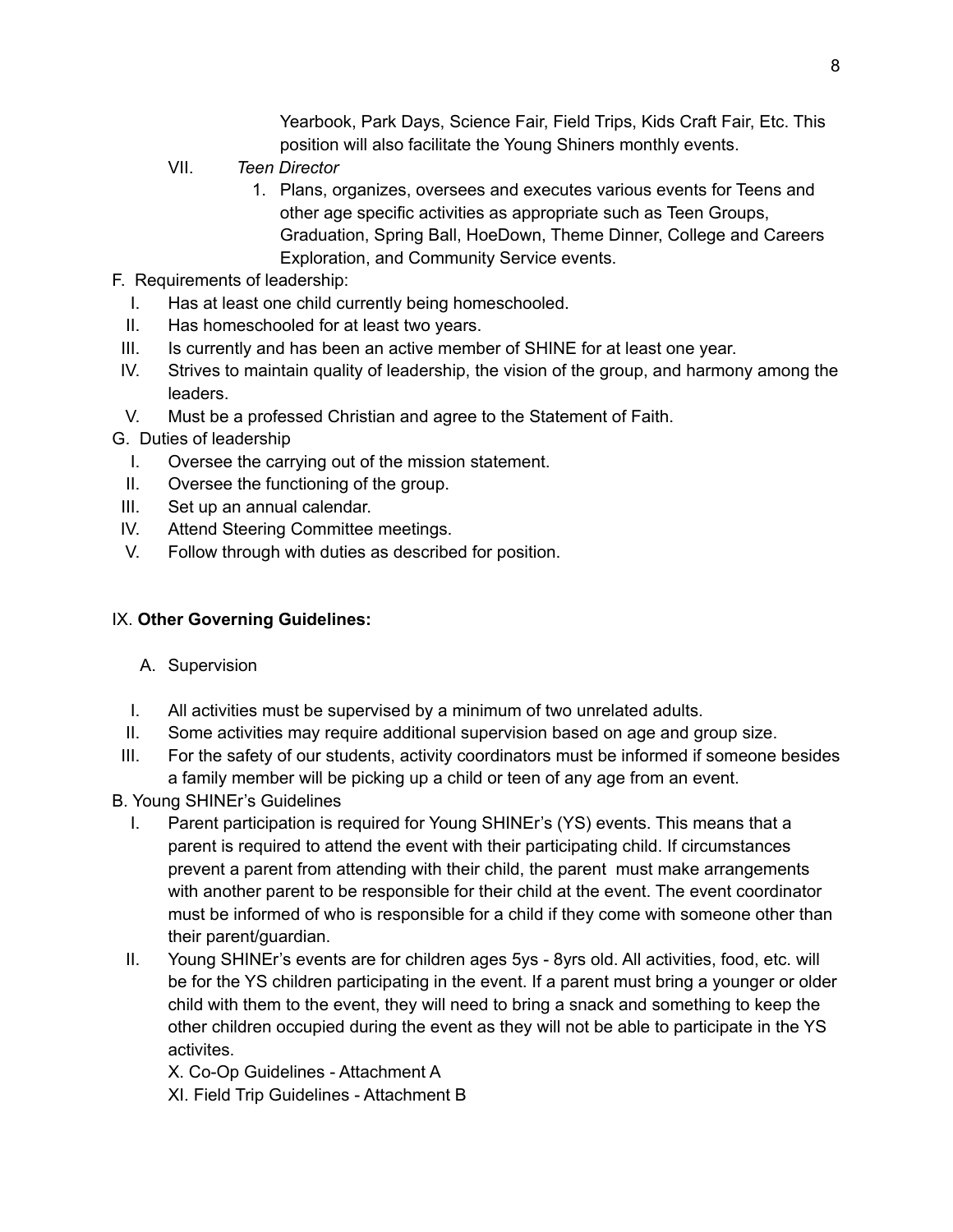- XII. Student Group Policies Attachment C
	- A. PreTeen Groups 9- 12 years old (they can join as they turn 9) Parents of 9- year olds must stay at the event.
	- B. Younger Teen Group 7th grade and 12 years old thru 9th grade.
	- C. Older Teen Group 10th grade and 15 years thru 12th grade and 18 years old.
	- D. Parents and students must sign the Student Conduct Policy.

#### XIII. **Business Procedures:**

- A. Fiscal Year: SHINE's fiscal year is from June to May. Annual renewal of membership occurs in June.
- B. SHINE is a nonprofit organization supported entirely by its Membership dues. These funds cover expenses such as insurance, administrative costs, parties, family events, website, facility rentals, etc. The amount of annual dues is set by the Steering Committee.
- C. The Steering Committee reserves the right to exercise judgment in enforcing or making exceptions to any established guidelines.
- D. SHINE's financial records and membership data will be maintained for 7 years per legal requirements. Corporation 501c3 filing documents and updates, minutes, etc. will be maintained indefinitely. Upon dissolution of SHINE, all records will be destroyed according to legal requirements.
- E. Upon dissolution of SHINE HomeSchool, the assets (if any) shall be donated to the organization voted on by the Steering Committee at the time of dissolution.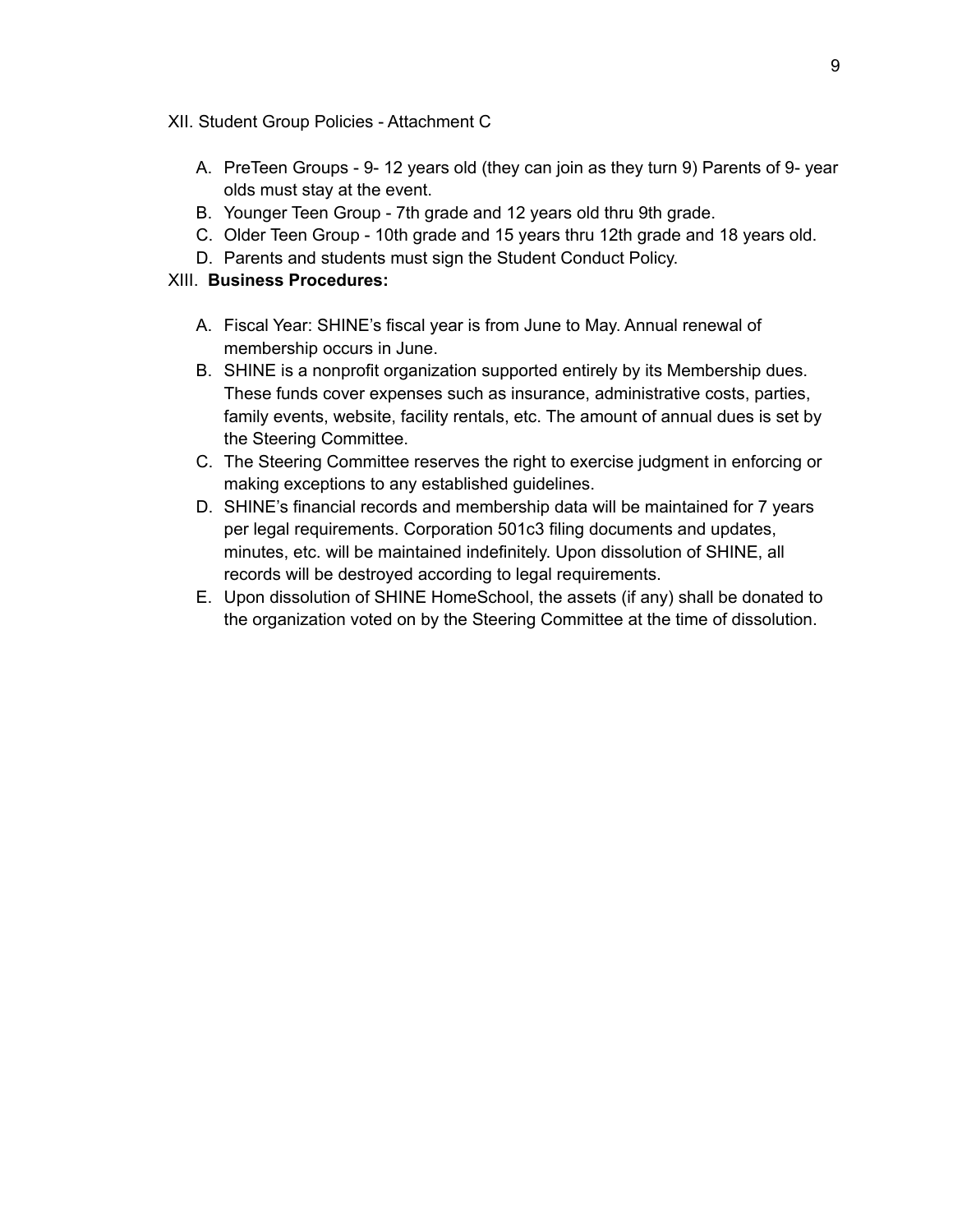### ATTACHMENT A

### **SHINE HOMESCHOOL CO-OP GUIDELINES**

- Co-op consists of weekly morning enrichment classes for K-12th grade. Students taught by SHINE parents and occasionally others brought in for specific classes.
- The semester is 9-weeks long and consists of 3–55-minute classes each week.
- Enrollment is limited due to space and nursery/preschool constraints.
- Co-op requires additional fees based on the classes offered and cost of facility rental.

### I. **Participation Requirements**

A. Family must be members in good standing with SHINE Homeschool Group. B. Family must have at least one student actively homeschooling in grades K-12thgrade (Kinder is at least 5 years old by September 1st and doing Kinder curriculum)

C. All parents and teachers are required to complete a background check to work with children. It must be completed prior to submitting class offering.

### II. **High School Drop Off Requirements**

A. SHINE students who are in high school (9th-12th grade) may attend co-op without parent participation if they meet the following requirements:

A. The student must be in good standing with SHINE and not had an occurrence in which an incident report form has been filled out for a discipline or dress code violation within the previous 12 months.

B. An additional drop off fee of \$50 per student will be added to the registration along with the administrative fee per family and class fees.

C. Another designated adult who is participating in co-op must agree to act as a responsible adult for the high school student while attending co-op. (From arrival to dismissal). This information must be put in writing and forwarded to the co-op director at least 5 days before on-line registration to allow time for board of directors approval. If the responsible adult has to be absent during a co-op day, the drop-off student must have an alternate responsible adult designated in advance or they may not attend co-op.

D. If, at any time, during the semester an incident report is issued to the student due to a code of conduct or dress code violation, the student shall be immediately ineligible for drop-off.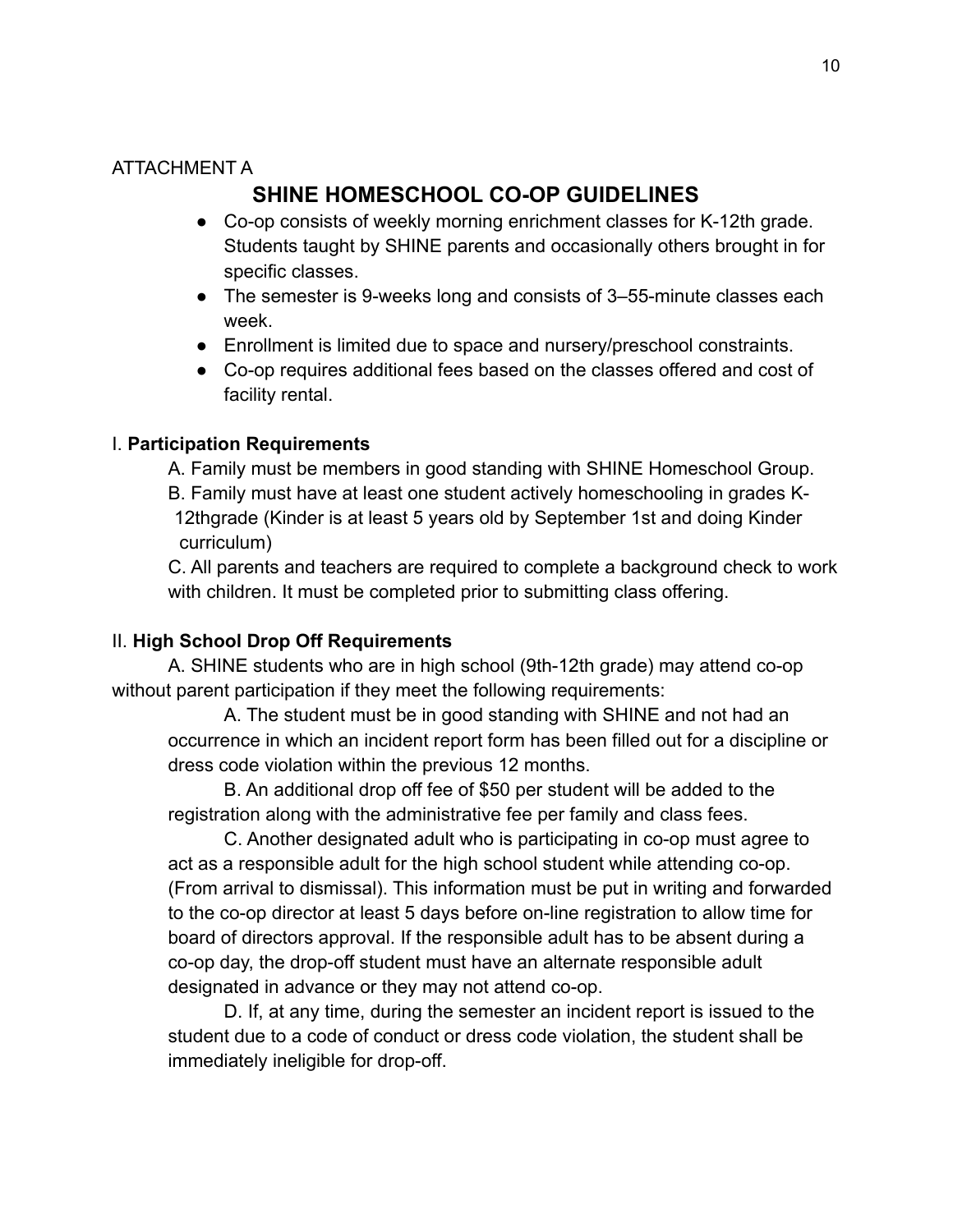E. Drop-off student registration will begin the hour after the normal registration time slot for helpers and other non-teaching participants has concluded.

### III. **Co-Op**

A. Parents must remain on campus while their children are participating in co-op classes unless the student is participating in the high school drop off program. B. Parents will either teach/co-teach at least one hour and assist one or two additional hours depending on the needs of the co-op.

C. Parents may teach more than one class if they desire and room is available. D. New families (first semester only) are not required to teach but will be assigned to assist at least 2 hours.

E. If circumstances prevent you from teaching at least one hour, you will be required to assist all three hours.

F. There are several positions that are necessary to the smooth function of the co-op which each count as one hour of teaching. These currently include:

- Co-op assistant: Counts for both the teaching and assisting requirement.
- Hospitality: Counts for both the teaching and assisting requirement.
- Snack Table: Counts for both the teaching and assisting requirement.
- Co-op Copy contact: Counts for the teaching requirement. Required to assist in 2 classes.

G. Parents of infants and preschoolers, please see the special instructions in the Preschool Guidelines.

H. Exceptions to these policies will be made on a case-by-case consideration by the SHINE Co-op Director&/or the SHINE Board of Directors.

I. Participation in the co-op is dependent upon class availability for each child. There must be room for all family members interested in participating in order for thefamily to register for co-op

### IV. **Registration Procedures**

A. Parents show their willingness to teach classes by filling out and turning in the Co-op Teacher's Commitment form by the due date. The forms are generally due about 2 weeks before the co-op registration date. Forms will available on the website and due dates announced via SHINE communication.

- B. Registration for co-op will take place online.
- C. All registration is first come first serve.
- D. There will be four separate groups for registration in the following order:
	- Coordinators & Directors (those who have year-long commitments to the entire SHINE group)

▪ Teachers (those committing to teach at least one hour or are filling a special position which counts as a one-hour teaching commitment)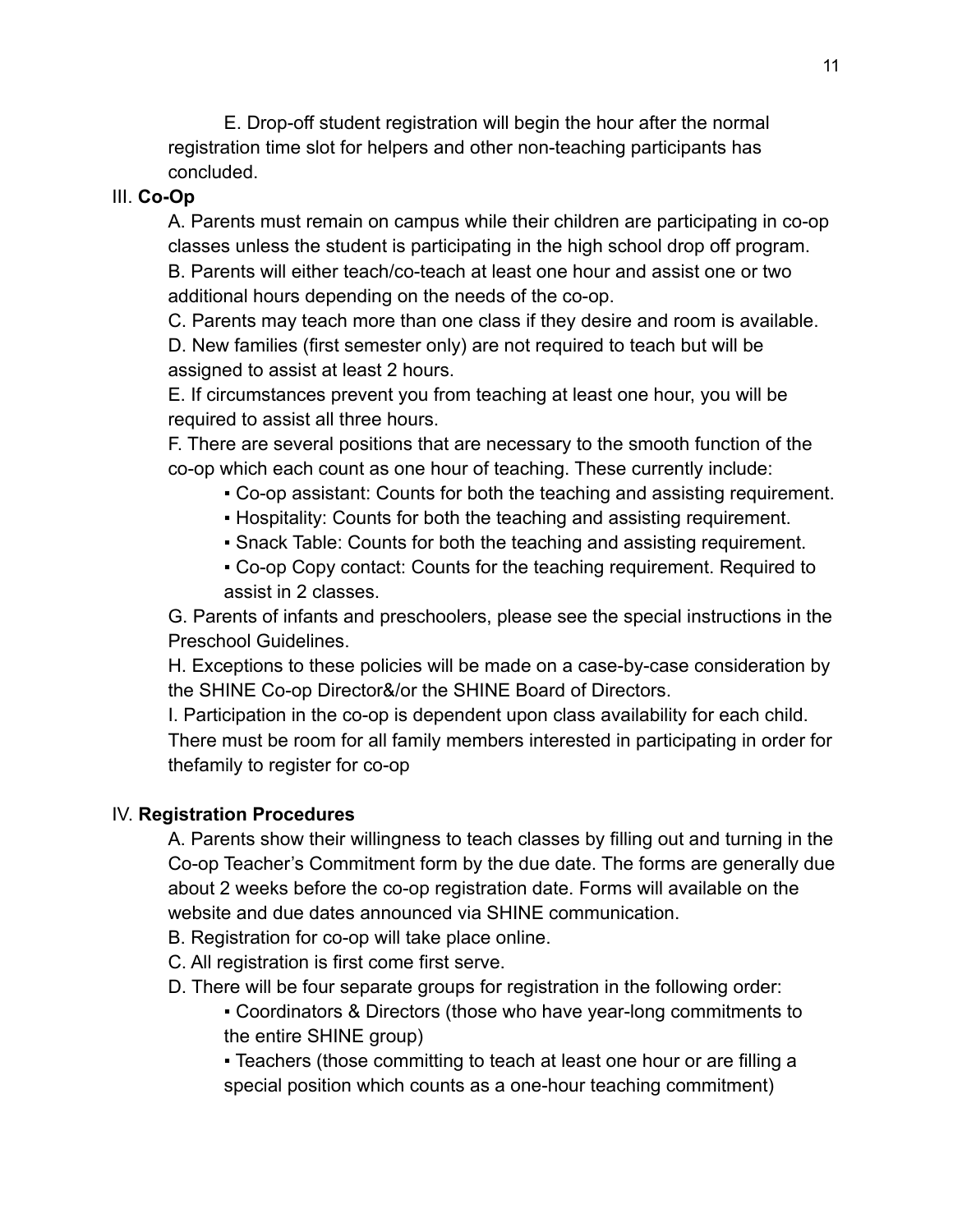• General Registration (those who have chosen not to teach &/or are new for this semester and not teaching, but whose parents are participating in co-op.

• High School Drop-offs (students in 9th-12th grade who are in good standing with SHINE whose parents will not be participating in co-op as noted above)

• IF YOU REGISTER EARILER THAN YOUR DESIGNATED TIME YOUR REGISTRATION WILL BE REMOVED

E. Detailed registration instructions will be sent out via email.

• Students in K-12thgrade are able to choose one class to take per hour for the semester. All students must be enrolled in a class all three hours. Preschool classes are separate and students remain together for all three hours (see Preschool Guidelines).

• During co-op paperwork day all families will have the chance to turn in any necessary paperwork, confirm teaching & assisting positions and pay any co-op fees not yet paid. All paperwork and fees are due on this day.

• Payment will not be accepted for classes until confirmation while at paperwork day.

• Registration will be considered complete once all paperwork and co-op fees have been paid. Failure to return paperwork/fees by the deadline may result could lead to your family's registration being canceled. Please contact the Co-op Director and/or Treasurer if you have any questions or concerns regarding payment deadlines.

### V. **Co-op Policies and Procedures**

(1) General info:

(a) The hours of co-op are 8:45am to 12:10pm. Set up starts at 8:00am and clean up usually goes until 12:15pm.

(b) All parents and children are required to arrive by 8:45am for check-in. Check-in will be available beginning at 8:30am.

(c) Once students are checked in, they must proceed to the assembly area and stay seated.

(d) Assembly time will start promptly at 9:00am for prayer, Pledge of Allegiance and announcements.

(e) Anyone arriving after 8:55am is considered tardy. Tardiness causes hardship for the 1st hr. teachers and students, so please respectful by arriving on time. (f) After being dismissed from 3rd hour classes, all students meet their parents in the dismissal area. After dismissal, all members should not be wandering the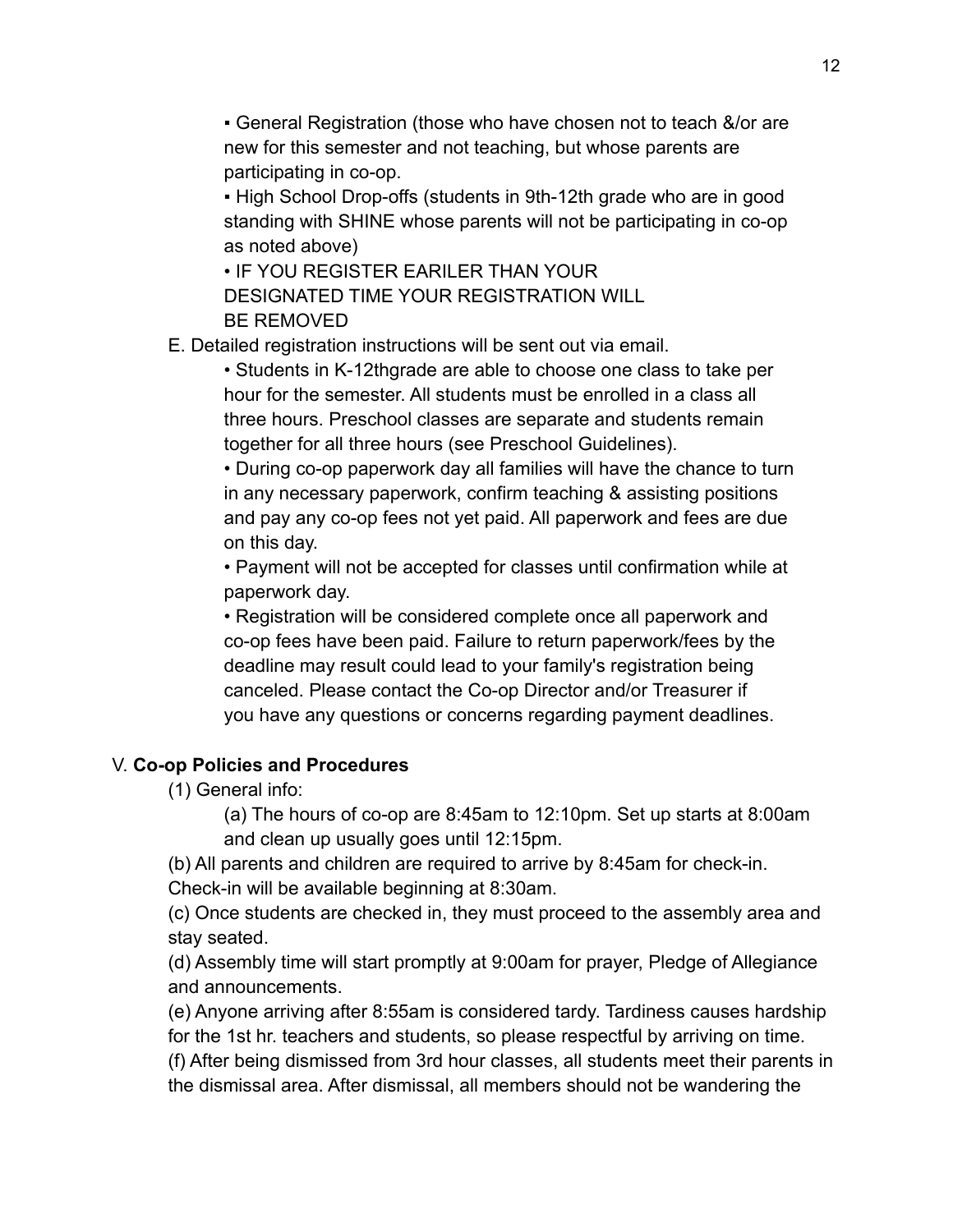hallways or outside.

(g) Co-op classes are each 55 minutes long with a five-minute break for using the restroom and getting to the next class.

### VI. **Substitutes**

• Substitutes for classes will be taken from parents who are "off" for one hour.

• Substitutes will be placed in the classes by the Co-op Director/Assistant. The Co-op Director/Assistant will have the list of who is free each hour and will make every effort to rotate those needed to fill empty spots each week.

o Parents must also check in at the beginning of their free hour at the checkin table to indicate where they will be during their free hour.

 $\circ$  The Director must know where the parents are at all times in the event that an emergency arises with their students.

### VII. **Co-op Attendance**

A. As a general rule we ask that Families NOT miss more than 2 planned absences in a semester. Consistent co-op attendance is necessary for a successful co-op Semester.

B. In the event of an absence or if a family is unavoidably going to be late, call or text the Co-op director.

C. In the event that a parent is unable to attend co-op with their students due to emergency or illness, the parent may designate another co-op parent to be responsible for their children for that day only. The parent MUST contact the coop director and get approval and the child must come with a written note from the parent that includes who is responsible and emergency contact numbers.

### VIII. **Discipline Policy**

A. Students must obey all adults, be respectful of their peers, and abide by the SHINE Student Code of Conduct during all co-op activities.

B. Ongoing discipline problems may result in loss of co-op privileges.

C. A three-step discipline policy will be followed at co-op for most discipline Problems.

D. A first offense will warrant a warning from the teacher or adult in charge.

E. A second offense will mean separation from the ongoing activity.

F. A third offense in one day will mean that the director will be notified and will escort the student to their parent where they will remain until the end of co-op.

G. When the co-op Director has to get involved with the discipline an incident form will be filled out and signed by the teacher and the parent.

H. Incidents occurring repeatedly on different days may result in a more detailed review of the situation and/or loss of co-op privileges.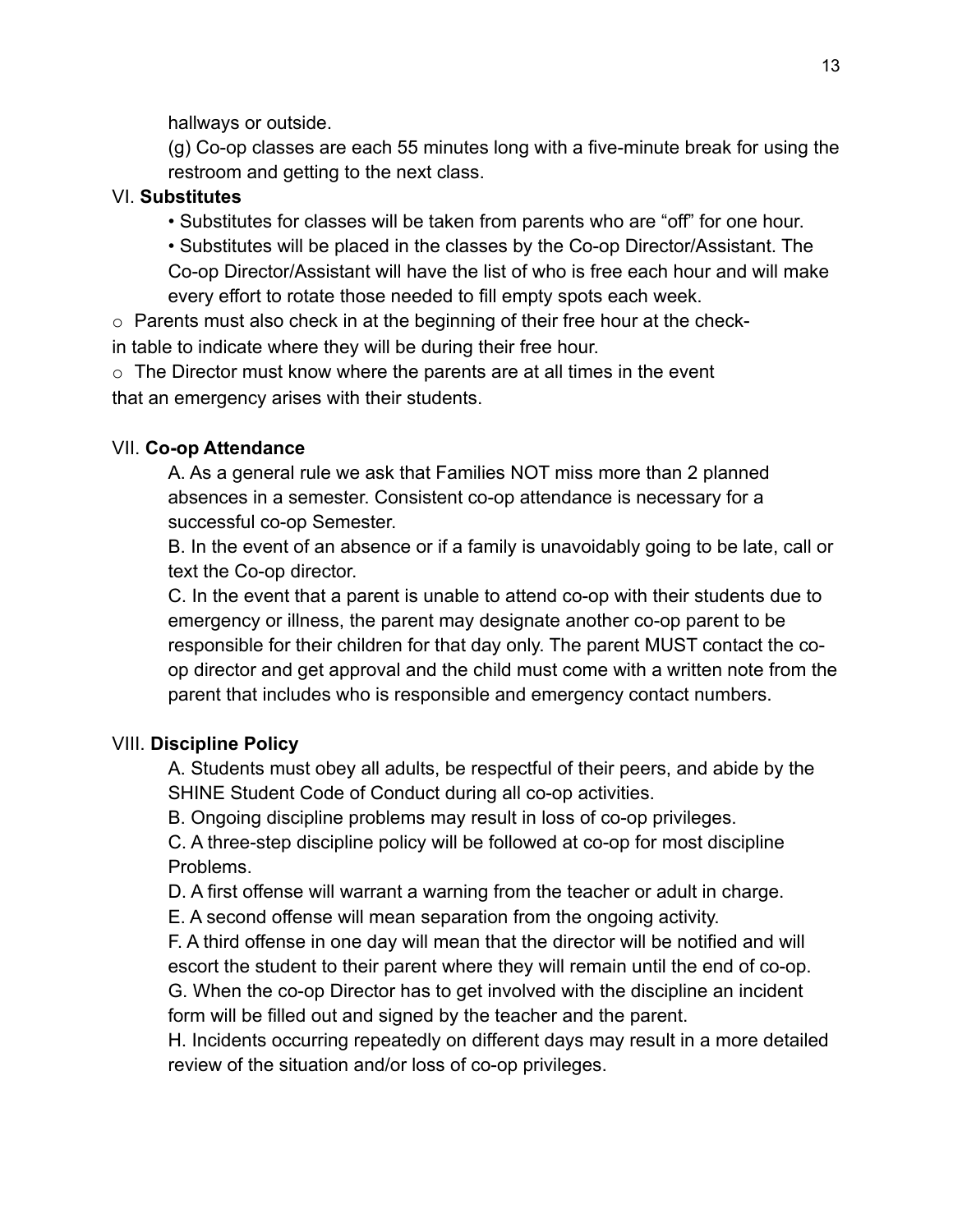### IX. **Tardiness/Skipping Class**

A. If a student is found to be skipping class or excessively tardy (more than 5 minutes) to a class, that student will have to sit the rest of the class period with the parent.

B. The incident will be documented on an incident report.

C. A second incident occurring within a co-op semester, may result in a loss of co-op privileges for that semester.

### X. **Respect of Facility**

A. Please respect the facility we are using for co-op classes.

B. Only building areas designated for SHINE use are available for co-op.

C. Hallways should not be used for childcare or for visiting.

D. No food or drinks allowed in the assembly area AT ALL! However, water in closed containers area allowed.

E. As a general rule no food or drinks are allowed in the classrooms, unless they are part of the class.

▪ Please do not send snacks for the students to eat during class time.

(They may eat something if necessary, between classes—disposing of the trash in trash cans.)

F. No running is allowed in the halls or classrooms.

G. No heelies are allowed anywhere in the buildings!

H. Everyone must be willing to help clean up the facility areas we use after co-op each week.

I. Teen students will help with gathering trash from the buildings on a rotating basis during the semester.

### XI. **Refund Policy**

A. Co-op admin fees will be refunded to the participant when the Co-op Director is contacted before the first day of class.

B. Class fees may be refunded, unless the teacher has already purchased the supplies needed for the class. Supplies like folders, printed material, books and craft items, will be given to the participant requesting the refund. The respective class will keep bulk items, such as paint, glue, etc.

### XII. **Preschool Guidelines**

A. The SHINE co-op offers structured preschool classes for children ages 15months to 5years not in Kinder by September1 whose siblings are attending the general co-op.

B. The classes are taught by preschool and non-preschool parents.

C. Parents who are teaching/co-teaching co-op classes have priority when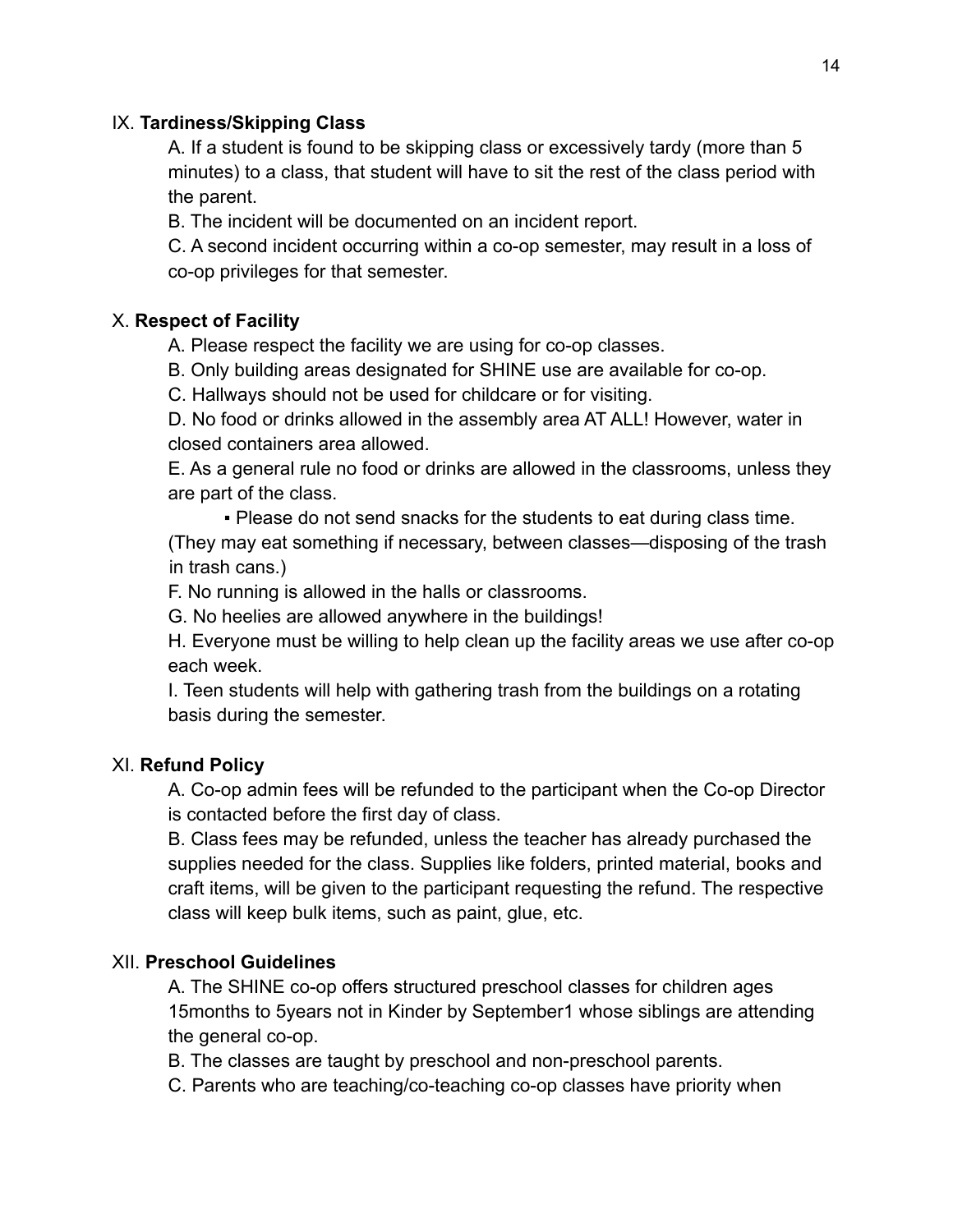registering for the preschool classes.

D. In most cases, a preschool parent will be required to assist/teach one hour in the preschool classroom.

• If a mom with a preschooler wishes to teach, she may enlist another mom to take her place in the preschool room during that time. ▪ All parents of preschoolers and younger MUST bring the following for their children when they come: bottle/sippy cup, all diaper changing supplies, changing pad, snack, change of clothes.

#### XIII. **Non-Parent Teacher Guidelines**

A. There are instances where non-parent teachers will be allowed to assist or teach at the SHINE Co-op. Non-parent assistants/teachers may submit an on-line teacher commitment form after background check has come back. Acceptation of the class is based on the needs for that semester and approval by the steering committee. Space availability and need for classes will affect whether a non-parent assistant or teacher will be accepted to help for the semester. Priority will be given to parents who are required to fulfill their co-op requirements.

▪ Non-parent teachers could include high school seniors, alumni adults and other adults that are not parents of the children participating.

▪ All non-parent assistants/teachers will be required to fill out and turn in the SHINE background check before a class idea is submitted to be approved to work with the students.

▪ Non-parent assistants & teachers will be expected to understand and follow all the guidelines laid out in section V and VI

▪ All non-parent assistants or teachers must take their responsibility at the SHINE co-op seriously and display the level of leadership that is necessary in assisting or leading a class.

**- High School Seniors may take on the responsibility of teaching or** assisting in a class.

• They may submit a teacher commitment form to the Co-op Director and will be notified if the class idea or assisting position is approved for the semester.

• They will be limited to 1 hour class and must have an adult assistant who is not a related and is willing to take responsibility for the senior and class.

• Seniors will only be allowed to assist in middle school or elementary grade level.

• When not assisting, senior students must be in class. Seniors must enroll in 2 co-op classes to be eligible to teach.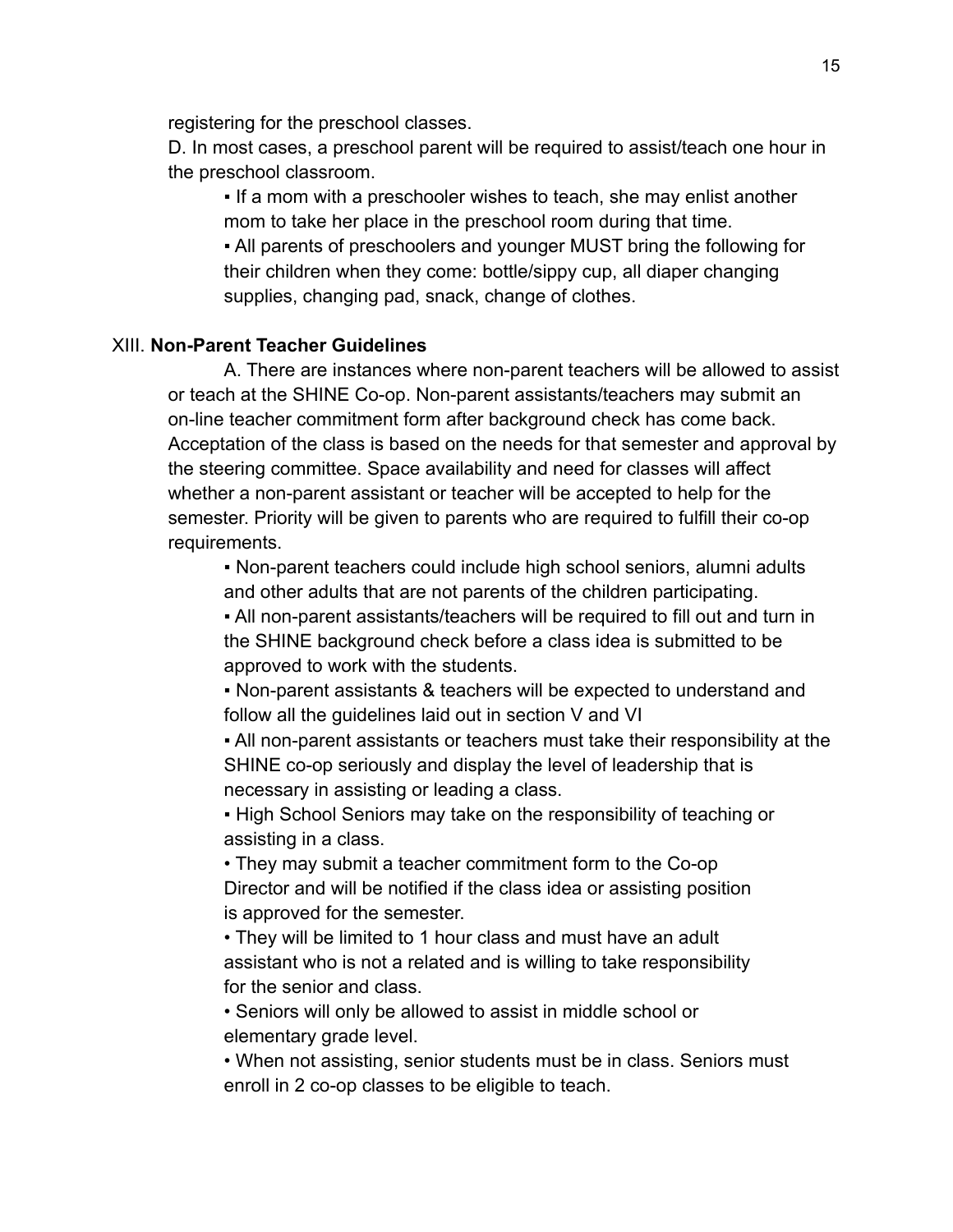B. When a special guest teacher is teaching, they must arrive at the scheduled class

start time and leave the facility at the scheduled class end time. Special guest teachers must be escorted by a parent in and out of the facility.

### XIV. **Teacher/Co-Teacher Expectations**

A. Be familiar with the SHINE Policies and Procedures and the Co-op Policies and Procedures.

- B. Plan, prepare, purchase supplies, etc. for the class you are teaching.
- C. If you are co-teaching, you will divide these duties between you both.
- D. Save all receipts for reimbursement as described below.
	- To be reimbursed for supplies, turn in1 copy of your receipt or the original to the Treasurer, notated with your name & the name of the class the money was spent for.

▪ Budgeting for a class can be difficult , and we realize that expenses can sometimes exceed the amount collected for the class.

▪ Please make every effort to inform the Treasurer and Co-op Director BEFORE purchasing supplies that cause you to exceed collected amounts, so that they can assist in determining the best course of action.

▪ If class expenditures exceed 10%of the class amount, or an amount greater than \$10.00, the additional amount to be reimbursed must be approved by the Steering Committee

- In this case reimbursement will depend on available funds.
- E. Co-op provides a copy service free of charge

▪ A designated as Copy Mom will be announced at the beginning of each semester.

▪ You may bring masters to co-op no later than one week prior to the date needed in order to use this service. Or you can make arrangements for email with the designated Copy Mom.

• The following week the copy mom will place the copies in the copy box to be picked up by the teacher.

▪ If you choose to make your own copies for your class, you will need to budget it into your class fee and turn in receipts as you would for any other Supplies.

F. Classroom

• Take roll-call at the beginning of class each day. Notify the Co-op Director immediately if a student is not in class for an unknown reason (if you know they are out sick that is okay).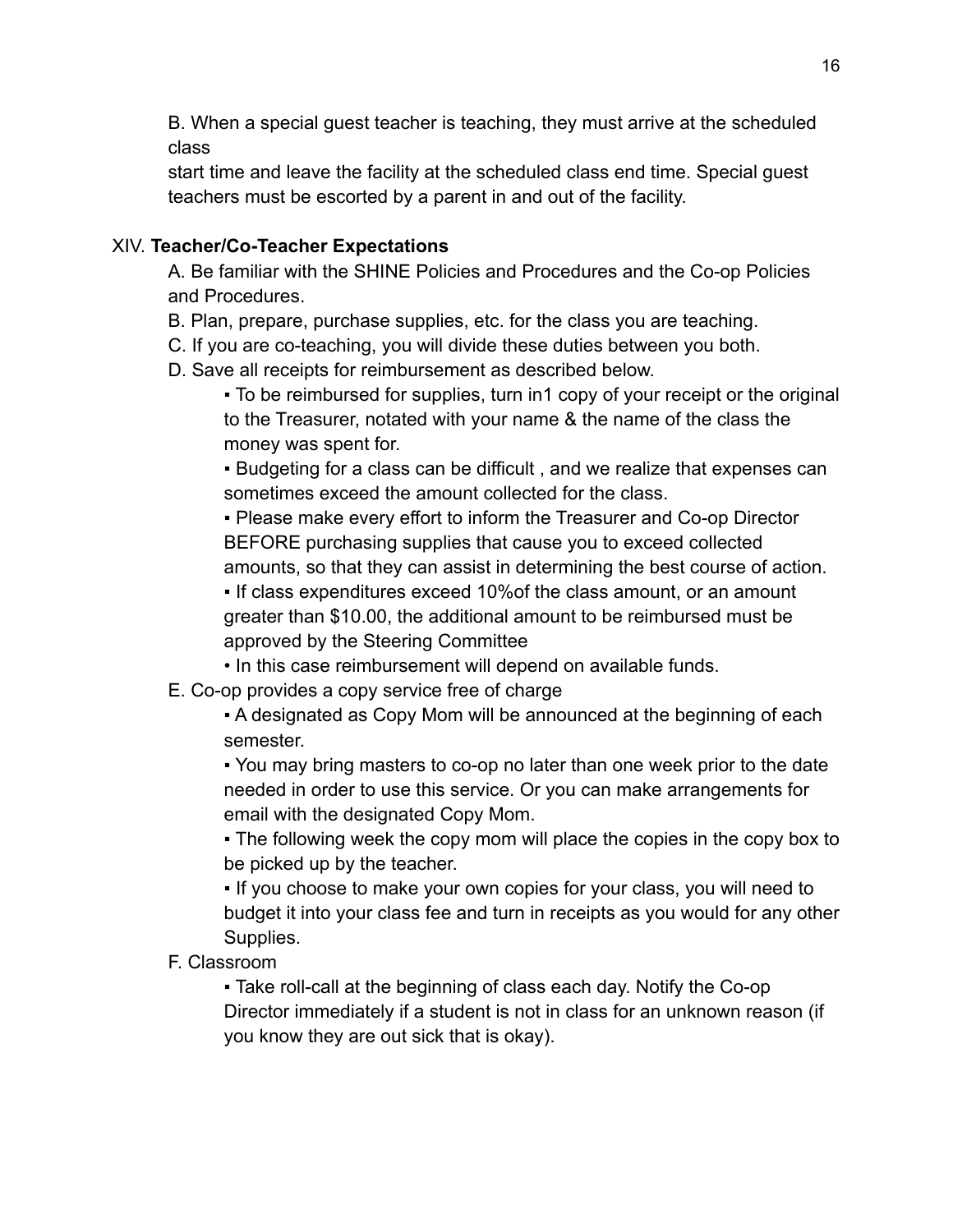**Ensure your room is clean and tables are in original position before** leaving your classroom. Wipes will be provided for cleaning up tables as needed.

- . If you teach 1st hour, you or a helper must sit with your class and then bring them from the Assembly area each week.
- Communicate with any helpers in the room how to best help you in working with the children.
- Communicate needs or problems, questions or concerns to the Co-op Director.
- G. Assistant/Helper Expectations
	- Be familiar with the SHINE Policies and Procedures and the Co-op Policies and Procedures.
	- Be willing to assist the teachers in whatever activities they are doing on a given day.
	- Plan to help with the children as the teacher is teaching—help direct children's attention, explain things, help with projects, etc.
	- Expect to be asked to substitute teach in the event of the class teacher's Absence.
- H. Wellness/Illness Policies
	- . The SHINE Wellness/Illness Policy applies to adults and children who attend any SHINE events. Please see the policy.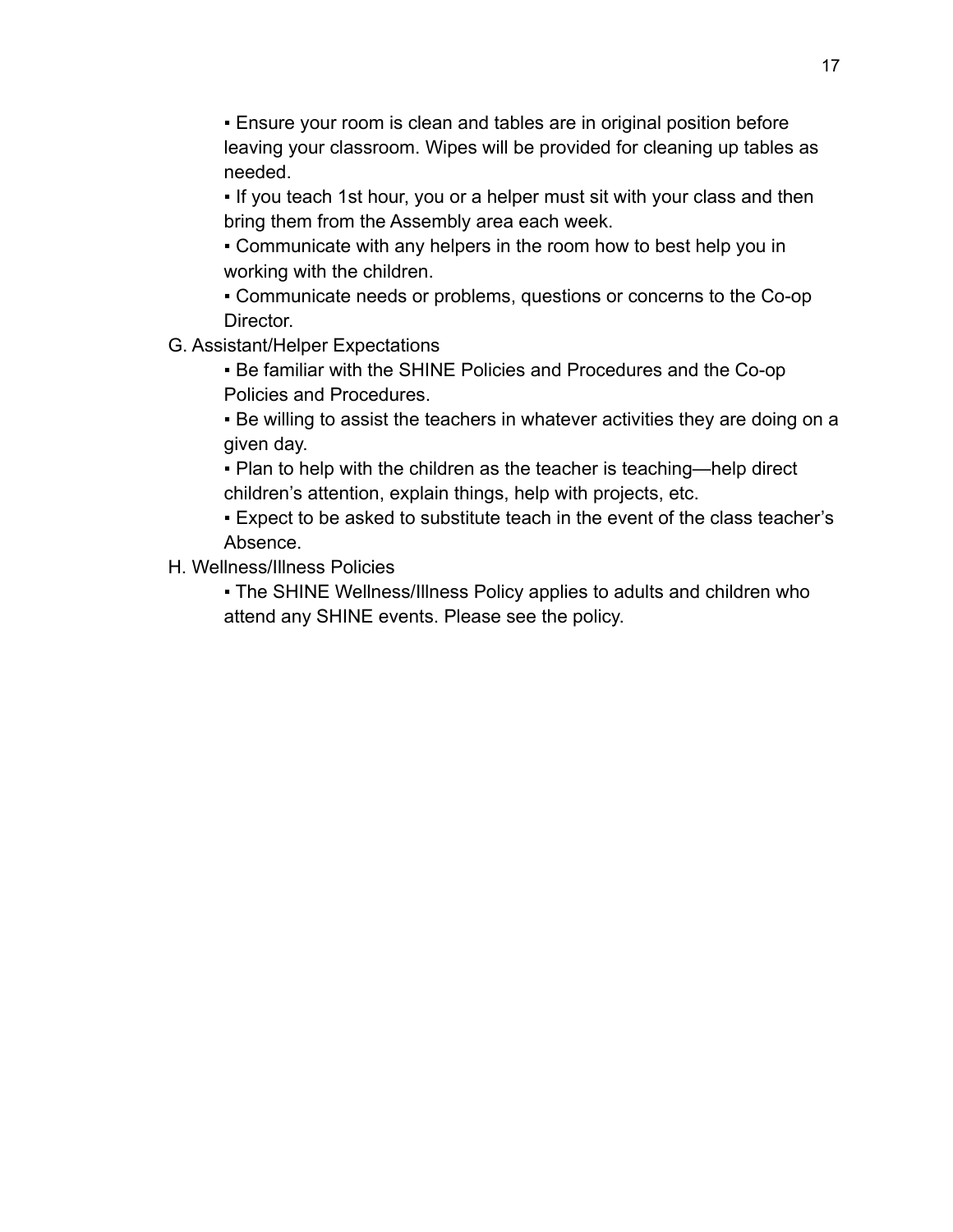### ATTACHMENT B

## SHINE - Family Ministries Field Trip Leader

The job of the Field Trip Leader is to take charge of a particular field trip. A field trip is any organized event for the SHINE families to attend as a group (zoo, factory tour, symphony, plays,etc.).

### **Duties include:**

- Researching pertinent information and submitting the online Field Trip Leader Form
- Setting up reservations for the group
- Keeping track of who is participating
- Handling field trip related phone calls, arrange for carpooling
- Publicizing the trip to the SHINE members
- Submitting photos of the field trip to the yearbook coordinator.

Procedure for Trip Planning/Scheduling:

- Collect the following field trip information:
	- 1. Date, time and location for the field trip.
	- 2. Is a tour guide, instructor, or class provided, or will the group be self-guided?
	- 3. What special highlights or other information will help families be better prepared for their visit?
	- 4. Is there a school or group rate? What is the price for preschoolers and parents (adult chaperones)?
	- 5. Is there a minimum and/or maximum group size limit?
	- 6. What ages are allowed to participate? Are strollers/nursing moms accommodated?
	- 7. Are there eating facilities on site or nearby? Are there bathroom facilities?
	- 8. When do they need a final count and payment? What type of payment is acceptable? What is the policy for refunds?
	- 9. Will a confirmation letter be sent?
	- 10.What parking facilities are available? Is there a parking fee?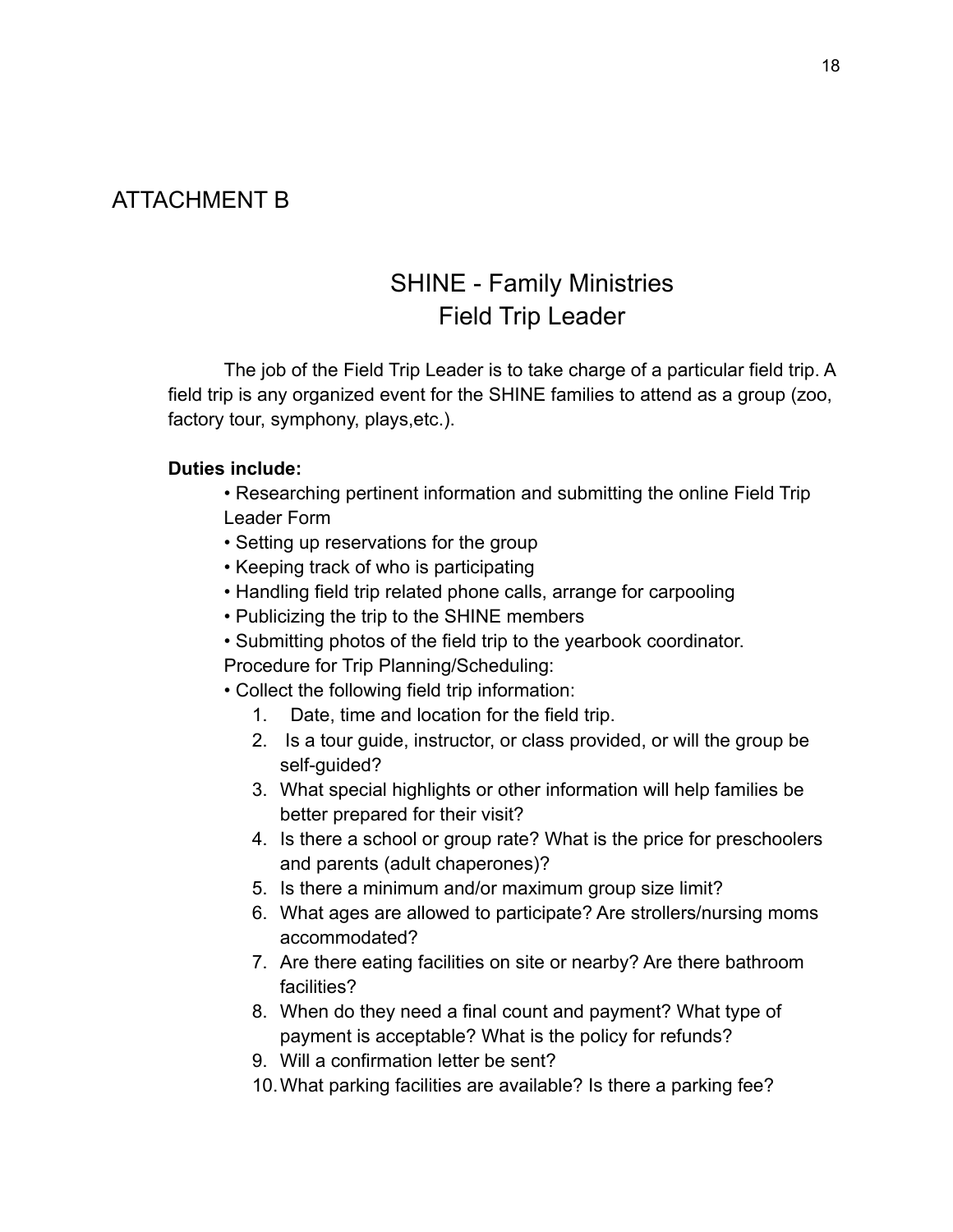• Complete and submit the online Field Trip Leader Form to the FT Coordinator.

• Once field trip and date are approved, proceed with planning.

• Create field trip description and submit description and information to the Field Trip Coordinator

to be posted to the SHINE calendar.

• Post reminders to the SHINE forum regularly - at least 3 reminders per trip.

• Attend the field trip, ensure that everyone follows SHINE guidelines and that attendees adhere to the SHINE dress code and code of conduct.

Note: As per SHINE policy, at least two non-related

adults must be present at every activity.

• Field Trips are NOT drop off events. Every student attending must be with a designated responsible adult.

\*Note: Acting as a "Field Trip Leader" will fulfill the yearly Service to SHINE requirement.

### **Field Trip Attendee Guidelines**

### **Parents:**

1. Please note field trip information on the signup sheet or speak to the field trip leader BEFORE signing up. Many locations have age, group size, or other requirements that we must meet. Please do not sign your children up for a field trip that they are not eligible to attend, as this reflects poorly on our group and homeschoolers in general.

2. Please call the field trip leader if you are not able to attend. If prepayment has been made, a refund will be given if SHINE can get a refund.

3. Please be at the location of the field trip on time. "On time" means 15 minutes early, so that you can go in as a group with your group leader.

4. Parents are responsible for the appropriate behavior of their children and any children they bring.

5. The SHINE dress code policy applies on all field trips.

6. Plan ahead of time if you need to pack a lunch for your children.

7. Inform your children of any learning experiences that will take place on the field trip.

### **Children**:

1. Be courteous and polite at all times.

2. Respect others who are on the trip with you.

3. Obey your parent/teacher at all times and follow all rules at the location of the field trip.

4. Listen carefully to any instructors and instructions on the trip.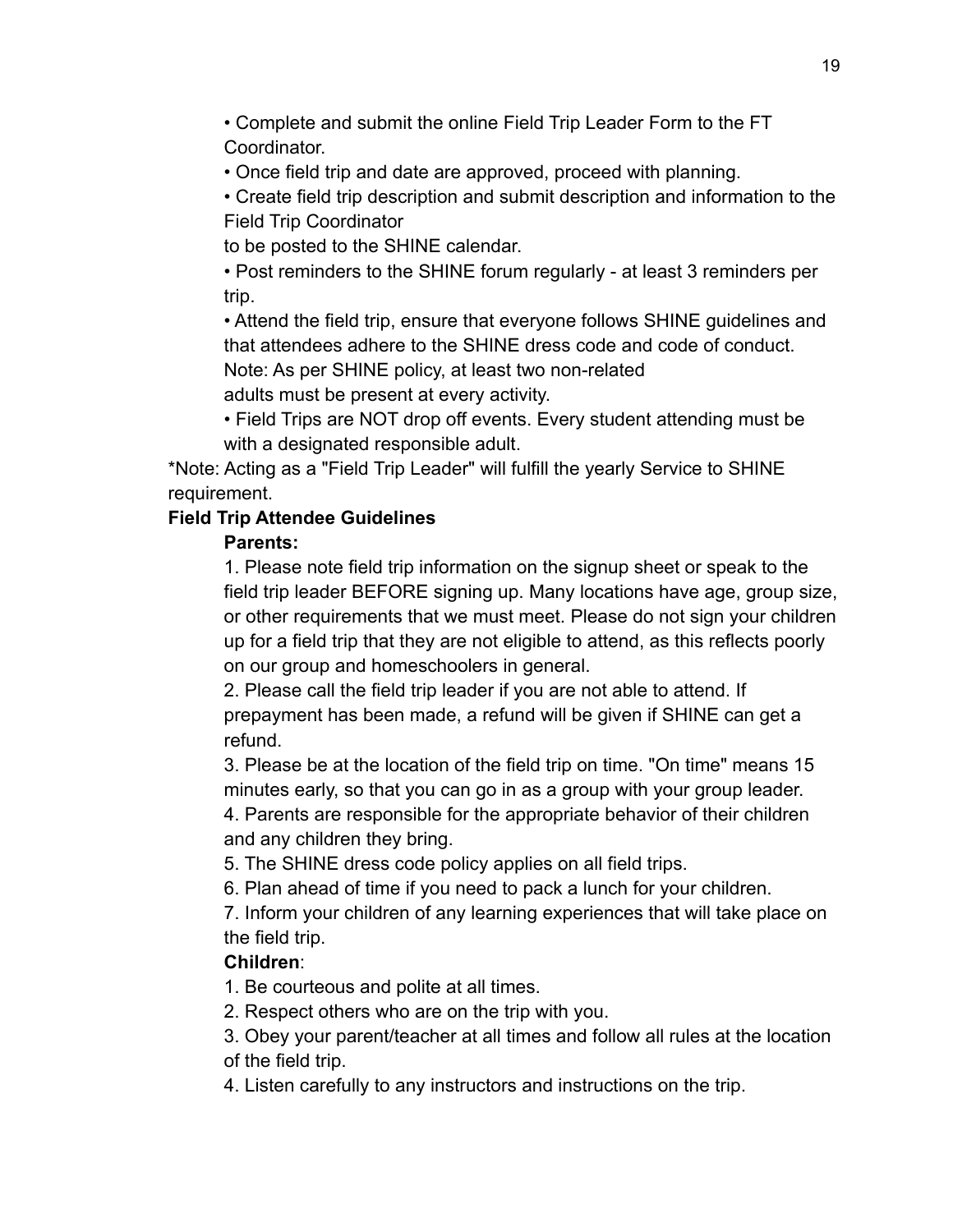5. Be patient as you wait your turn.

6. Be cheerful without complaining.

7. Be thankful to those who helped on the field trip. Say "thank you" to the person who conducted the class or tour.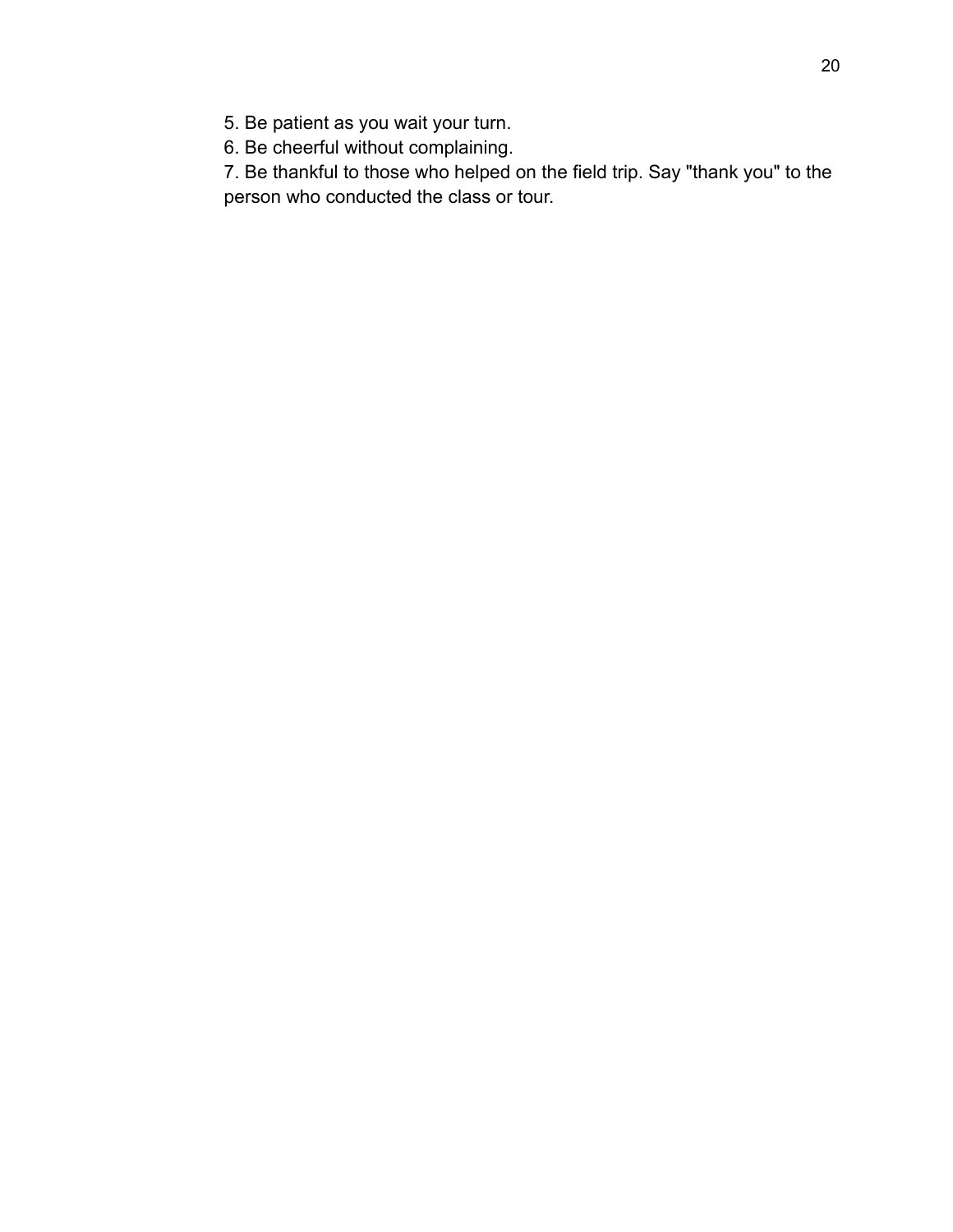## ATTACHMENT C

# **Student Code of Conduct:**

### **Students are to conduct themselves in a proper manner.**

- 1. Do be polite
- 2. Do be young ladies and gentlemen
- 3. Do show grace
- 4. Do be kind
- 5. Do be respectful to each other
- 6. Do be respectful to all adults i.e., being courteous when spoken to, giving assistance cheerfully when asked, etc.
- 7. No hitting
- 8. No hard wrestling (this includes picking each other up, tackling, or pushing and shoving.)
- 9. No destruction of property
- 10. No name calling
- 11. No excessive teasing
- 12. No off-color jokes or coarse language
- 13. No inappropriate discussions, such as those related to drugs, alcohol, tobacco, or sex, will be tolerated.
- 14. Illegal activity is not acceptable from any SHINE member whether it occurs at a sanctioned SHINE event or not.
- 15. Pocket knives must be kept in the pocket at all times at any SHINE function or they will be confiscated.

Romantic situations**:**

(No tolerance of a relationship's outward expressions.)

- 1. NO holding of hands-- other than that which is necessary for a planned activity
- 2. NO lingering hugs
- 3. NO kissing
- 4. NO leaving the group without the activity leader's permission

#### **Participation**:

1. Students are required to participate in planned activities when attending an organized SHINE event.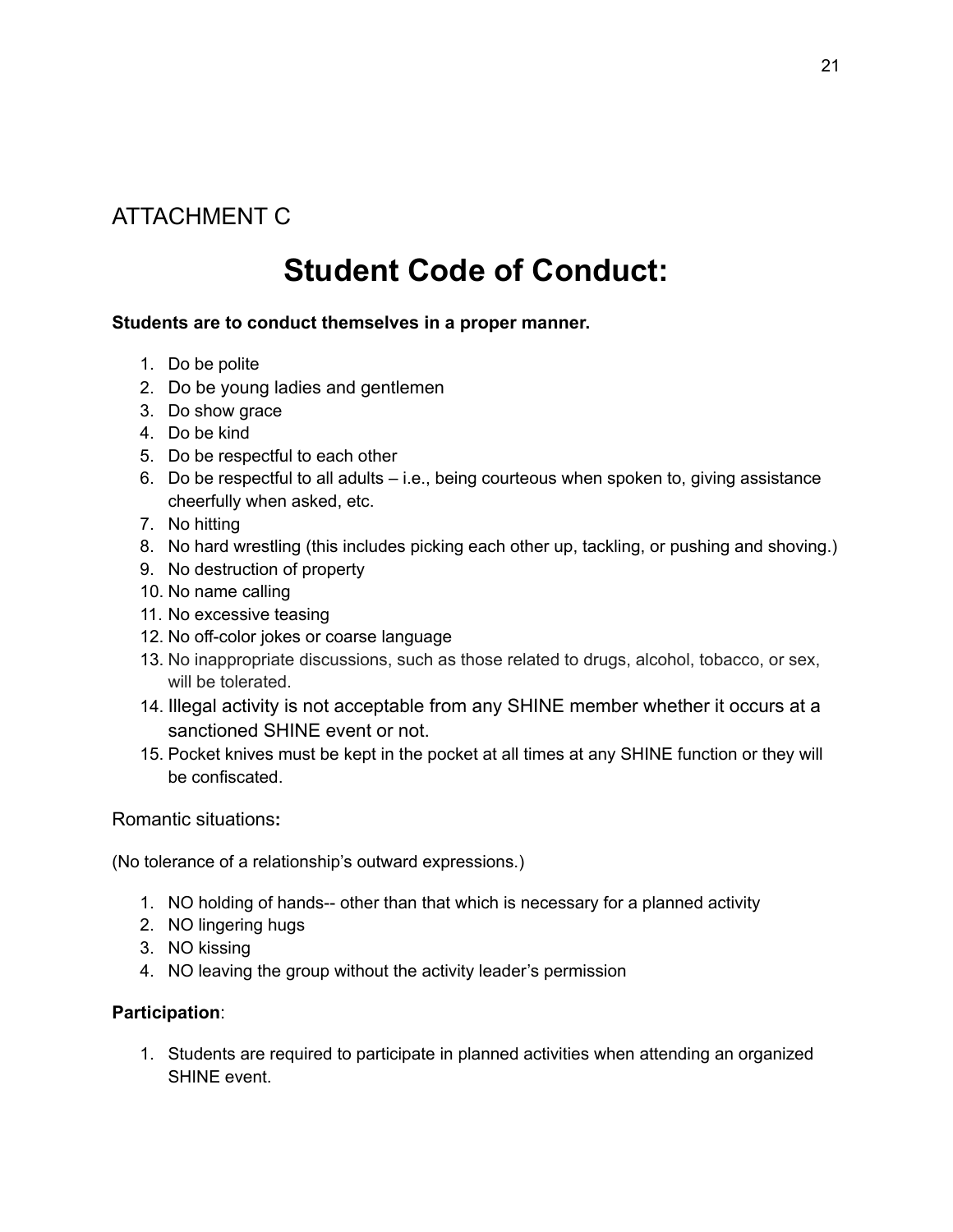- 2. A student may be excused by the event leader if there are circumstances to prevent them from participating in a certain activity at an event.
- 3. Participation includes keeping your attention on the people around you and on the planned activities and NOT using your cell phone unless it is a benefit to the group or needing to answer a parent call.

### **Event Pick Up**:

- 1. Event leaders must be informed by the parent of a student who is to be picked up from an event by someone other than an immediate family member (parent or older sibling). Our leaders strive to ensure the safety of all our students.
- 2. Please notify the event leader at drop off or as soon as possible (if an emergency arises) of who will be picking up your student if it will not be someone in your family.

### **Teens Driving to SHINE events**:

Any teen who has parent permission to drive themselves to a SHINE event may do so under the following conditions:

- 1. If it is a Teen event, the teen will be required to arrive on-time and remain at the event until the scheduled ending time. The teen will not be allowed to leave an event early unless arrangements have been made between the parent and the leader of the event.
- 2. If it is a family event (including co-op), the teen must have an adult attending the event set up to be the responsible adult for that teen for the duration of the event. The teen will not be allowed to leave an event early unless arrangements have been made between the parent and the leader of the event.

### **In addition to the above, if attending co-op classes**:

- 1. Cheerfully give assistance when asked and look for ways to help in cleaning up
- 2. No skipping of classes will be tolerated
- 3. Being on time is expected and tardiness of more than 5 minutes will result in missing class and a warning issued

### **Consequences for not following the rules of conduct:**

· First offense, a warning will be given detailing the offense.

· Second offense, suspension from future activities for a period as deemed appropriate by the Steering Committee.

· Additional offenses will lead to a conference between the parents of the children involved and the Steering Committee to decide further action to be taken if necessary.

· All offenses will be documented on the SHINE Incident form and kept on file.